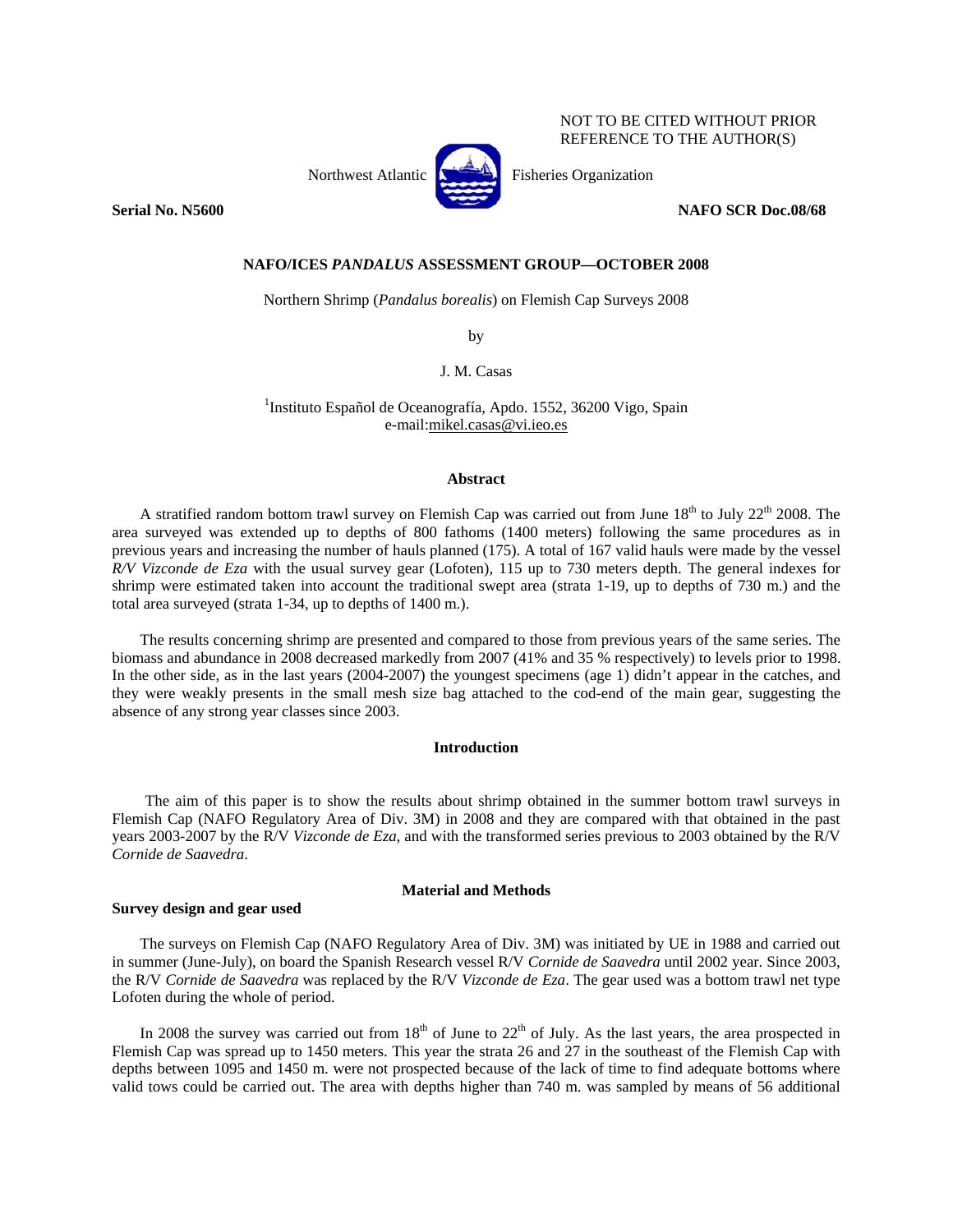hauls proportionally distributed in the new 13 strata. The haul number carried out in the traditional 19 strata with depths minor than 740 m. was of 115.

The bottom trawl surveys followed the same procedures as in previous years. The specifications about the main technical data of the survey are described in Table 1.

## **Sampling**

Samples of approximately 1.5 kilogram shrimp were taken in each tow where this species was present for length frequency determination. Also, some samples were frozen for length-weight analysis in the laboratory.

Shrimps were separated into males and females according to the endopod of the first pleopod (Rasmussen, 1953). Individuals changing sex phase, according to this criterion, were included as females. Females were further separated as primiparous (first time spawners) and multiparous (spawned previously) based on the condition of the external spines (McCrary, 1971). Ovigerous females were considered as a group and were not included with multiparous females.

Oblique carapace length (CL), the distance from the base of the eye to the posterior dorsal edge of the carapace (Shumway *et al*., 1985), was measured to the lower 0.5 mm length-classes. Sampling length data were used to obtain an estimate of population length distributions in the whole area and to compare it with the estimates of the other years.

## Sex reversal  $(L_{50F})$  and length at maturity  $(L_{50MF})$

In order to analyze changes in the length at maturity, from each length class the proportion (pi) of mature females against all specimens was calculated. The method used to estimate the maturity ogive and the length where the 50% of the specimens are mature females ( $L_{50FM}$ ) was based on fitting of the sigmoid, so-called logistic curve.

The equation used was

$$
Y = 1/(1+e^{-(a+bx)}).
$$

With a y b being the intercept and slope respectively of the regression *Ln (pi/1-pi)* on length class.

The logistic curve was fitted each year using a non-linear method to estimate the parameters by iteratively minimizing the sum of squares of the deviations between observed and predicted proportions where the mature females were presents.

In the same way the sex ratio by length classes were estimated to obtain the length at sex change where 50% of the specimens are females  $(L_{50F})$ .

### **Age composition and MIX program**

As previous years the length frequency distribution by sex group were analysed by MIX program and the proportion, mean lengths and standard deviations of the mean length (sigma) are calculated for each age component and sex group. When the modal components overlap and obscure one another, was necessary to reduce the number of parameters estimated in order to get the best and reasonable adjust. We have constrained sigma very often fixing the coefficient of variation (CV) at 0.045 or keeping it constant.

After getting the proportions and mean lengths for every age/sex group the results were used to calculate the total number of individuals in every age/sex group according to the biomass estimate. This was done by transforming the CL to weight using the weight length relationship estimated each year during the survey. So, the mean lengths were converted to mean weights to calculate the number of males, primiparous females and multiparous females (Skúladóttir and Diaz, 2001).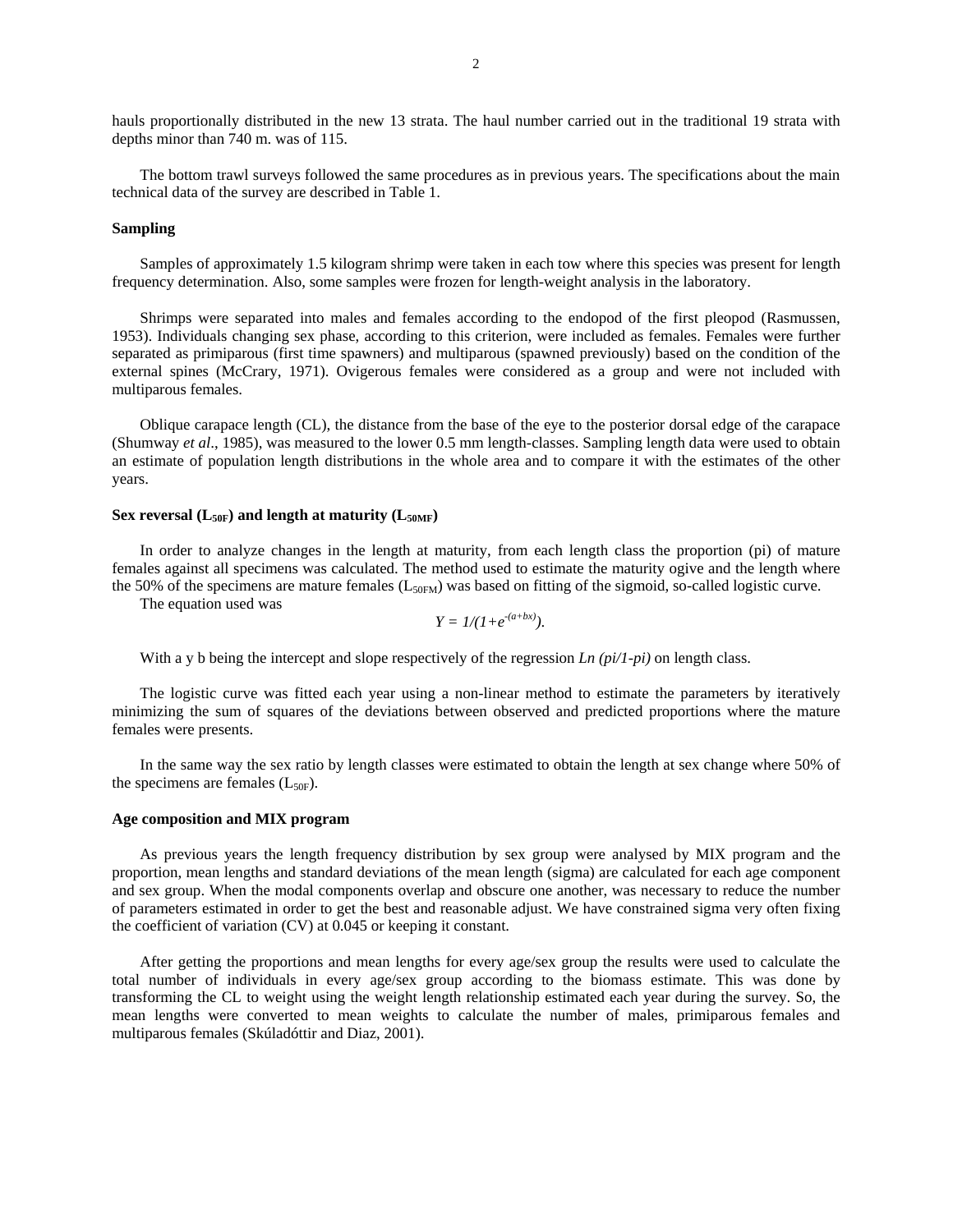#### **Small mesh size bag on the cod-end**

Knowing that mean size of shrimp coincides with the selection range of the 35 mm mesh currently used, a bag with 6 mm mesh size was attached as last years to the cod-end of the Lofoten gear, just in a position where escapement is believed to be the highest. The base of the bag was a square of 36 cm in each side. The whole shrimp caught in the juvenile bag was weighted and measured.

# **Results**

#### **Biomass**

This year a total of 176 valid bottom trawls were completed with Lofoten trawl gear in Flemish Cap survey, 115 of them were carried out in the traditional strata prospected from 1988 with depths up to 740 m. (Fig. 1).

Total shrimp biomass, estimated by swept area method and mean catch per tow from 1988 to 2008 are presented in Table 2. The values presented from 1988 to 2002 year are those resultants of the Warren's transformation of the lengths distribution obtained by the R/V *Cornide Saavedra* and the length-weight relationship estimated every year (Casas *et al.* 2005).

The increasing of biomass since 1988 to 1992, coincided with a period of time where there was not a directed fishery to shrimp and the cod stock began to decline. With the beginning of the shrimp fishery in 1993 the biomass declined up to 1997. After that the stock recovered reasonably well although with high annual variability in the last years (historical maximums in 2002 and 2005 were followed by years with lower biomass but at a relative high level). The total an female biomass 11 171 t and 8 705 t respectively estimated in 2008 (Table 2), were the lowest values of biomass in the last ten years and about a 35 % lesser than the estimated in 2007 showing a decreasing trend in the biomass of this stock (Fig. 2).

Biomass estimated by depth strata from 1988 to 2008 is shown in Table 3. The presence of shrimp in shallowest strata, with depths less than 140 fathoms (257 m), was scarce in the first years (1988-1995). However, since 1996, a noticeable amount of shrimp occurred in these strata and the estimated biomass increased up to 2002 year where 12 978 tons, about the 36% of the total biomass were estimated in depths lesser than 140 fathoms (Table 4). After 2002 the biomass estimated in these depths declined each year and in 2008 was residual (about 0.4 % of total biomass). In accordance with this, the catch distributions observed during the 2008 survey (Fig. 3) showed a distribution around the central area of the bank but in depths higher than in previous years.

#### **Adult stock, female biomass**

Total biomass estimates by the series of bottom trawl surveys on Flemish Cap from 1988 to 2008 (Table 2) are quite variable, due to the predominant sizes of the shrimp are in the selection range of the cod-end mesh size used (35 mm), so the biomass estimations are clearly affected by small changes in cod-end mesh size between years. To solve this problem it was proposed to use the shrimp bigger than 20 mm CL (Table 2). The biomass for shrimp bigger than 20 mm CL tried to be an index of the adult biomass not affected by differences in the cod-end mesh size used. The 20 mm CL was chosen because it is approximately the limit between 3 and 4 years old shrimp in this season (Garabana, 1999). The biomass estimated for shrimp bigger than 20 mm. was 7 857 t.

The use of female biomass estimate is also an index not affected by small changes in mesh size, and it is the one used by the NAFO Scientific Council, so it was also included in Table 2. In 2008 the estimated female biomass (8\_630 t.) was about 33% lesser than 2007.

The standard gear used in the surveys was a Lofoten with a cod-end mesh size of 35 mm with the exception of the 1994 and 1998 surveys when a 40 mm and 25 mm cod-end mesh size were used respectively. Consequently, the biomass index in 1994 is supposed to be underestimated and that of 1998 could have been overestimated by a factor of two (del Río, 1998).

In Fig. 2 the adult biomass estimates are compared with the total biomass and female biomass along the series. Differences between these quantities in every year correspond to the greater or smaller catch of young shrimp.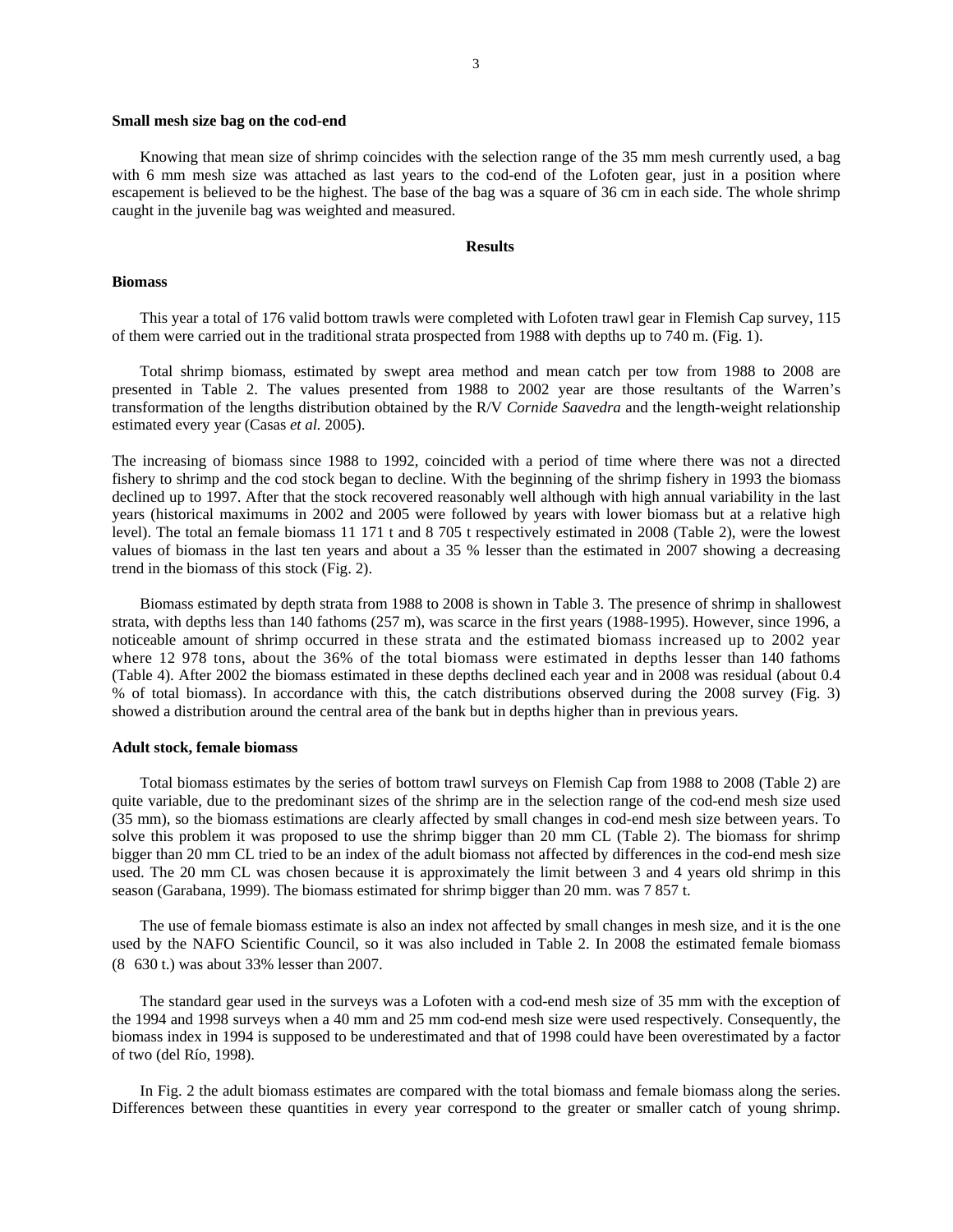Although the smaller size-classes are more directly affected by small changes in the cod-end mesh size the differences between the total biomass and the adult biomass (>20 mm.) showed an increasing trend in the period 1988-2005 from 6% in the beginning of the series to 56% in 2005. Since 2006 the increasing trend changes with the decline of this percentage by third consecutive year (Fig. 4).The greatest difference founded in 1998 (60%) was due to the lesser mesh size of the linner codend used (25 mm.), and not comparable conclusions can be thrown.

From the Figure 2 can be also observed as the female biomass after 2004 become bigger than the adult biomass ( $>20$  mm.). The reason for that are the low values in the length at sex-change ( $L_{50F}$ ) from those years. In fact although in 2008 there was and small increase, the decrease in the length at sex change is a general trend along the whole series (Fig.5a.). This trend is corresponding with a similar decrease of the length at maturity ( $L_{50MF}$ ) (Fig. 5b).

## **Length frequencies**

The length frequencies and percentages by sex for 2008 are shown in the Table 5. These length frequencies are split into males, primiparous females, multiparous females and ovigerous. The rise of the smallest sizes along the years, fit in general way with the increase of the male percentage in number, getting in 2005 the biggest value in the historical series (75%), with the exception of 1998 (which can not be compared as it was before said). From 2006 the male percentage decreased showing in 2008 survey the lowest percentage of males (34%) of the historical series with 1988 survey.

Length frequencies by depth strata in 2006 were shown in Table 6. As in previous years, the results indicated that the mean shrimp size increases with depth (Table 7). The small size individuals (males) dominated shallowest strata and the large size individuals (females) were present in deepest strata.

The Fig. 6 shows the length distribution by sex on EU Flemish cap 2000-2008 surveys. In 2002 year the youngest modal group (age 1) appeared for first time well represented with a modal length about 9-10 mm. With the exception of 1998, where a lesser mesh size was used in the survey (25 mm.), the most important modal size in the historical series occurred in 2002 and 2005 around 18 and 16.5 mm CL respectively. Since 2006 the importance of the youngest individuals decreased markedly.

The length distribution of shrimp obtained in the surveys since 1988 with the Lofoten gear did not record adequately the small size groups in the beginning of the historical series. Since 1996 the age 2 was present in the catches in a significant way and the introduction of the new vessel in 2003 improved the catchability of this age; mainly due to the technological advances in maintaining more stable the performance of the fishing gear.

Since 2001 the routine use of a small mesh size bag attached to the cod-end to collect a portion of the small size shrimp escaping through the meshes was a common alternative. Total catch and length frequencies obtained with the small mesh size bag in 2007 survey are presented in Table 8. The estimated biomass was 25 t. and the length distribution showed two modes at 9 mm and 13 mm. CL, corresponding to age-classes 1 and 2 (Fig. 7).

## **Length-weight relationship**

Length-weight relationships by sex group in year 2008 are illustrated in Fig. 8. Length-weight equations by sex group for this period were:

| For males:               | $W = 0.00105 \times CL^{2.8000}$ |  | (N= 1353, $r^2=0.95$ ) |
|--------------------------|----------------------------------|--|------------------------|
| For primiparous females: | $W = 0.00106 \times CL^{2.7935}$ |  | (N= 1937, $r^2=0.91$ ) |
| For multiparous females: | $W = 0.00103 \times CL^{2.8027}$ |  | $(N= 2012, r^2=0.92)$  |
| All sexes combined:      | $W = 0.00110 \times CL^{2.7820}$ |  | (N= 5304, $r^2=0.95$ ) |

Where W is weight in g and CL is the oblique carapace length in mm.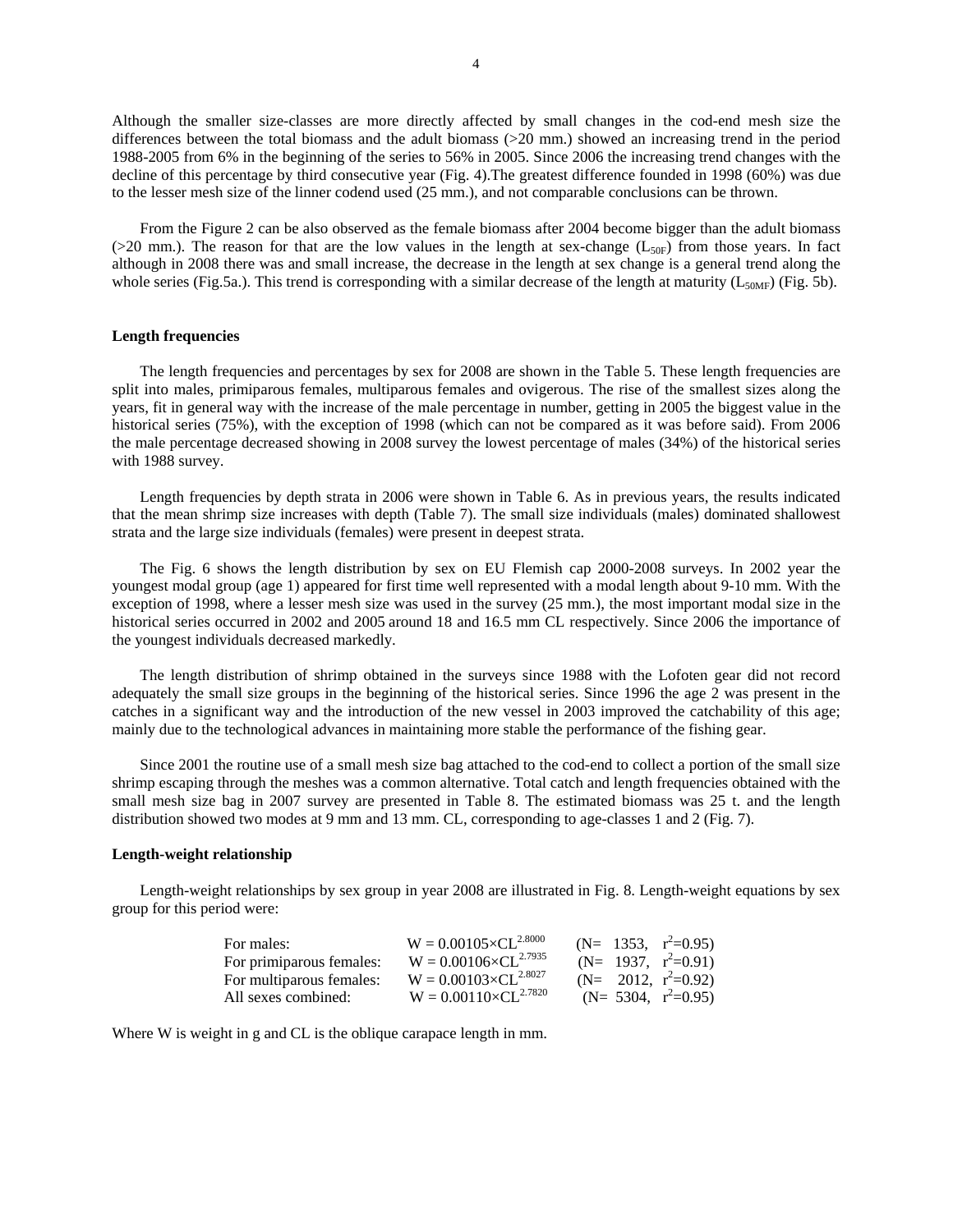### **Age structure**

Table 9 and Figures 7 y 9 show the preliminary and visual interpretation of shrimp modal groups and ages from the length distribution of the gear Lofoten and juvenile bag used in 2008.

Age assessment was carried out using the MIX software from the shrimp length distributions estimated every year in the survey series. The results of the modal analysis for annual surveys 2008 is shown in Table 10. The proportions within each sex group are listed as well as mean lengths and standard deviation (sigma) by age-classes.

The results of Table 10 were then used to calculate the mean length, abundance and biomass at age Tables 11, 12 and 13. The results of the modal analysis in 2008 indicated the presence of five age groups (2 to 6 age groups) and the age at sex change around 4 years old. The mean lengths by age were bigger than the estimated in the last years. Both the abundance and biomass decreased about 41% and 35% respectively respect to 2007. The biomass in 2008 (11 092 t.) was the lowest of the last ten years.

At the beginning of the series (1988-1995) the youngest shrimp were considered to be three year olds with lengths between 15.4 and 18.2 mm. Since 1996 shrimps with two years old have been present and the lengths ranged between 12.5 to 15.7 mm. The shrimps with one year old appeared at first time in 1998 and were present up to 2003 with lengths around of 10 mm. Seven years old (exceptionally eight years old in 1991) was the greatest age estimated in the whole of the series with lengths between 26.3 and 32.2 mm. In spite of the variability of the length by age along the years, it can be observed a decreasing trend in the mean length of all age groups (Fig. 10) up to 2007. This trend was mainly pronounced since 2004, due to the presence in these years of the strong 2002 year class with mean lengths at age below average. In 2008 this trend seems to change with mean lengths at age next to the average values after the last four years of weak year-classes.

Some strong year-classes may be followed according the abundance by age groups from 1988 to 2006 (Table 12) if the assignation of the age is right. The 1986 year-class stand out in the beginning of historical series with 4, 5 and 6 years olds in the years 1990, 1991 and 1992. The individuals with 4 year olds were also especially abundant in the years 1999-2002 indicating the strong of year-classes 1995, 1996, 1997 and 1998. The 1999 year-class stand out especially judging by the high number of 3 and 5 year olds in 2002 and 2005 years respectively. In these two years both the biomass and the abundance reached out the highest values in the series, especially in 2005 where the strong 2002 year class with 3 years old was also present. In the last years 2004-2008 without presence of 1 year old individuals in the catches and with relative low values for the ages 2 and 3 show the 2004-2006 and probably 2007 year classes as weak and below average.

Considering the abundance at age 2 as indicator of recruitment, the number of shrimp of two years old in the survey and from juvenile bag (Table 10) were estimated and the index average-weighed (Fig. 11 and Table 14). Both indexes showed a similar trend with the exception of 2003 and 2006 years where the less marked changes showed different trends. From both indexes the 2003-2006 year class ought to be considered as weak year classes.

#### **References**

- Casas, J. M. , J. L. del Rio, J. Teruel and A. Alonso. 2005. Northern Shrimp (*Pandalus borealis*) on Flemish Cap Surveys 2005. *NAFO SCR Doc*., No.78. Serial No. N5183, 28 p.
- Garabana, D. 1999. Northern Shrimp (*Pandalus borealis*) on Flemish Cap in July 1999. *NAFO SCR Doc*., No. 106. Serial No. 4186, 15 p.
- McCrary, J.A. 1971. Sternal spines as a characteristic for differentiating between females of some pandalidae. *J. Fish. Res. Board Can*. 28: 98-100.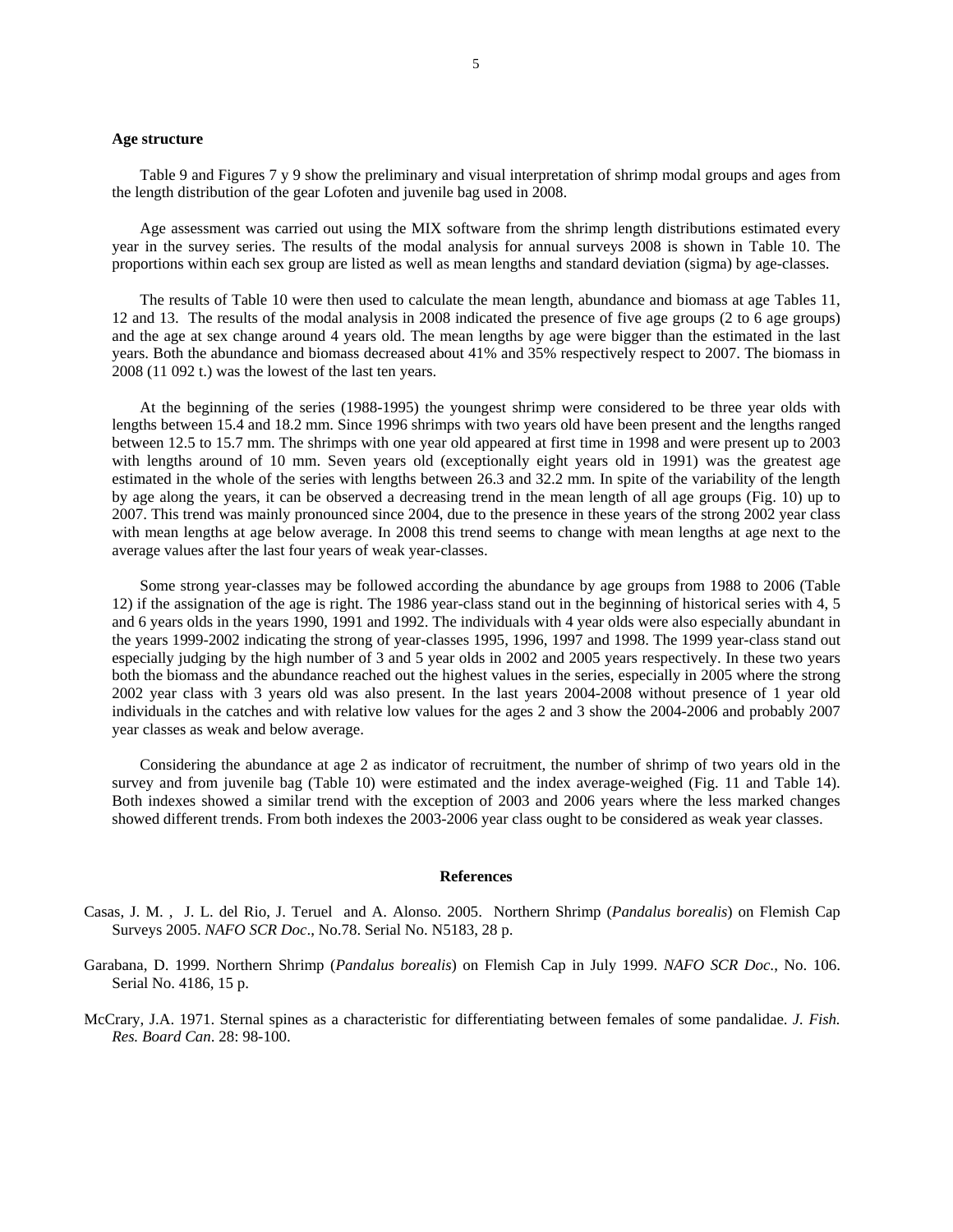Rasmussen, B. 1953. On the geographical variation on growth and sexual development of the deep sea prawn (*Pandalus borealis*, Kroyer ). *Fish. Dir. Skr. Ser Hav Unders*. 10 (3): 1-160.

Shumway, S.E., H.C. Perkins, D.F. Schick and A.P. Stikney**.** 1985. Synopsis of biological data on the Pink Shrimp (*Pandalus borealis*, Kroyer, 1838). *NOAA Techn. Rep. NMFS* 30, 57 p.

Skúladóttir, U. and P. Diaz. 2001. Age assessment of Northern Shrimp (*Pandalus borealis*) in EU surveys on Flemish Cap in 1988-2001. *NAFO SCR Doc*., No. 189. Serial No. 4579, 8 p.

Procedure Specification **Specification** Vessel **GT** Power Maximun trawling depth Trawl winch *R/V Vizconde de Eza*  1 400 t 1 800 HP 1 450 m Automatic control on warp tension Mean trawling speed 3.5 knots 3.5 knots Trawling time 30 minutes effective time Fishing gear footrope / handrope footgear mesh size in cod-end bridle trawl doors type *Lofoten*  31.20 / 17.70 m 27 steel bobbins of 35 cm 35 mm 100 meters, 45 mm, 200 Kg/100m polyvalent, 850 Kg vertical opening warp length warp diameter dan leno bobbin 3.5 m  $10 \times$  depth  $(m.)^{0.775}$ 20 not used Type of survey Stratified sampling Stratified sampling Station selection procedure Random Criterion to change position of a selected tow unsuitable bottom for trawling according to ecosonder register. Information on gear damage from previous surveys. Criterion to reject data from tow - tears in cod-end severe tears in the gear less than 20 minutes tow bad behaviour of the gear Daily period for fishing 6.00 to 22.00 hours Species for sampling All fish, squid and shrimp

**Table 1**. Technical data of bottom trawl research surveys on EU Flemish Cap 2008.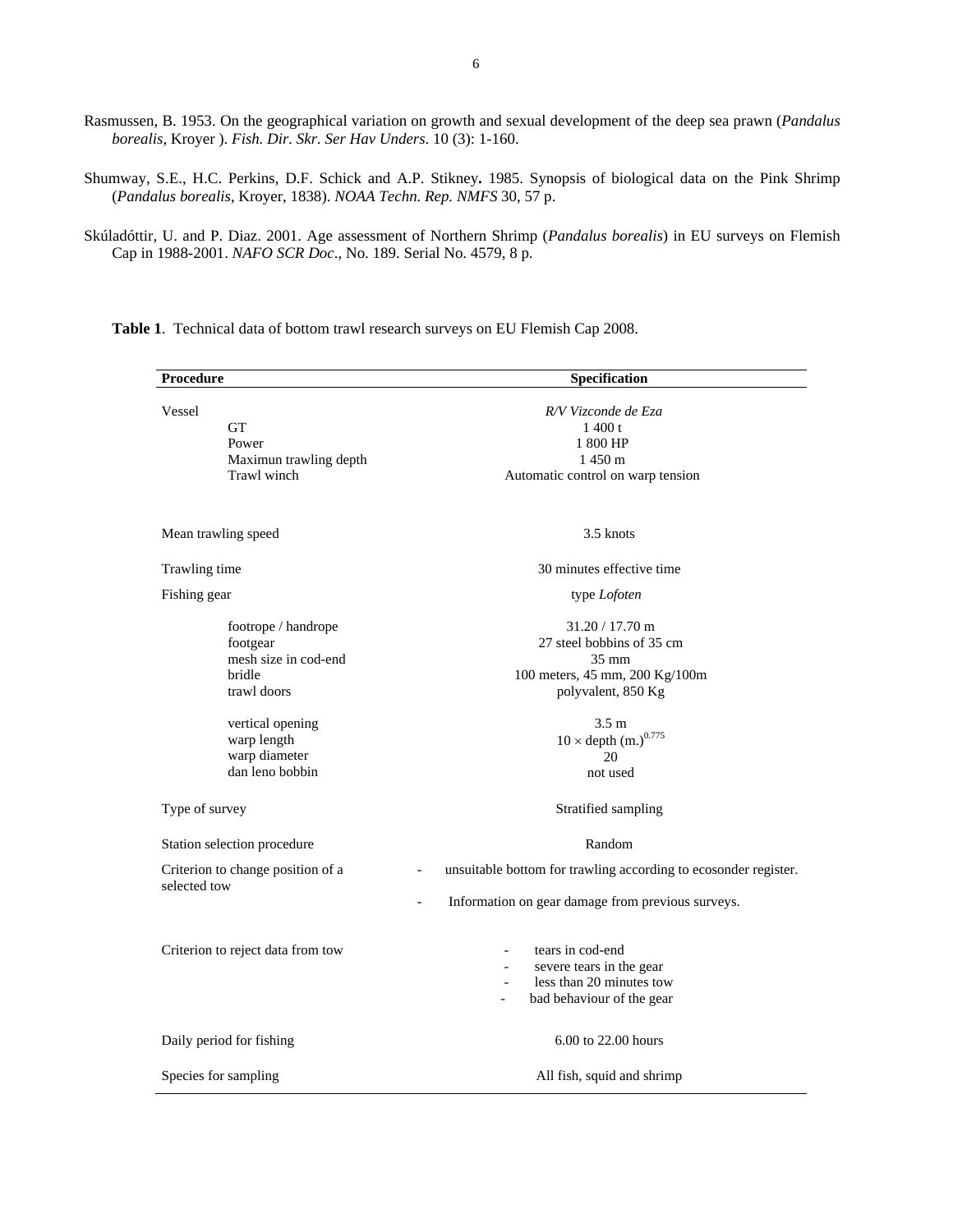| Year                   | Mean catch<br>per tow<br>(kg) | <b>Total Biomass</b><br>(tons) | <b>Biomass</b><br>$CL > 20$ mm<br>(tons) | Female Biomass<br>(tons) | Female Mean<br>catch per tow<br>(kg) |
|------------------------|-------------------------------|--------------------------------|------------------------------------------|--------------------------|--------------------------------------|
| 1988                   | 6.98                          | 5615                           | 5255                                     | 4525                     | 5.63                                 |
| 1989                   | 2.80                          | 2252                           | 2082                                     | 1359                     | 1.69                                 |
| 1990                   | 4.23                          | 3405                           | 2756                                     | 1363                     | 1.69                                 |
| 1991                   | 14.12                         | 11352                          | 10306                                    | 6365                     | 7.91                                 |
| 1992                   | 30.48                         | 24508                          | 23214                                    | 15472                    | 19.24                                |
| 1993                   | 14.52                         | 11673                          | 8596                                     | 6923                     | 8.61                                 |
| 1994 <sup>1</sup>      | 4.82                          | 3879                           | 3702                                     | 2945                     | 3.66                                 |
| 1995                   | 9.05                          | 7276                           | 6379                                     | 4857                     | 6.04                                 |
| 1996                   | 13.01                         | 10461                          | 8083                                     | 5132                     | 6.38                                 |
| 1997                   | 9.26                          | 7449                           | 6344                                     | 4885                     | 6.07                                 |
| 1998 <sup>2</sup>      | 48.95                         | 39367                          | 15562                                    | 11444                    | 14.23                                |
| 1999                   | 30.70                         | 24692                          | 15073                                    | 13669                    | 17.00                                |
| 2000                   | 23.63                         | 19003                          | 10649                                    | 10172                    | 12.65                                |
| 2001                   | 33.83                         | 27204                          | 17462                                    | 13336                    | 16.58                                |
| 2002                   | 45.40                         | 36510                          | 17319                                    | 17091                    | 21.25                                |
| 2003                   | 26.22                         | 21087                          | 13070                                    | 11589                    | 14.41                                |
| 2004                   | 25.10                         | 20182                          | 12027                                    | 12081                    | 15.02                                |
| 2005                   | 38.14                         | 30675                          | 13609                                    | 14381                    | 17.88                                |
| 2006                   | 20.19                         | 16235                          | 8578                                     | 11477                    | 14.27                                |
| 2007                   | 21.20                         | 17046                          | 11632                                    | 12843                    | 15.97                                |
| 2008                   | 13.79                         | 11092                          | 7857                                     | 8630                     | 10.73                                |
| codend mesh-size 40 mm |                               |                                |                                          |                          |                                      |

**Table 2**. Different indexes of shrimp estimated by swept area method in the years 1988-2008 on EU Flemish Cap surveys. From 1988-2002 the data were transformed by Warren method.

2 codend mesh-size 25 mm liner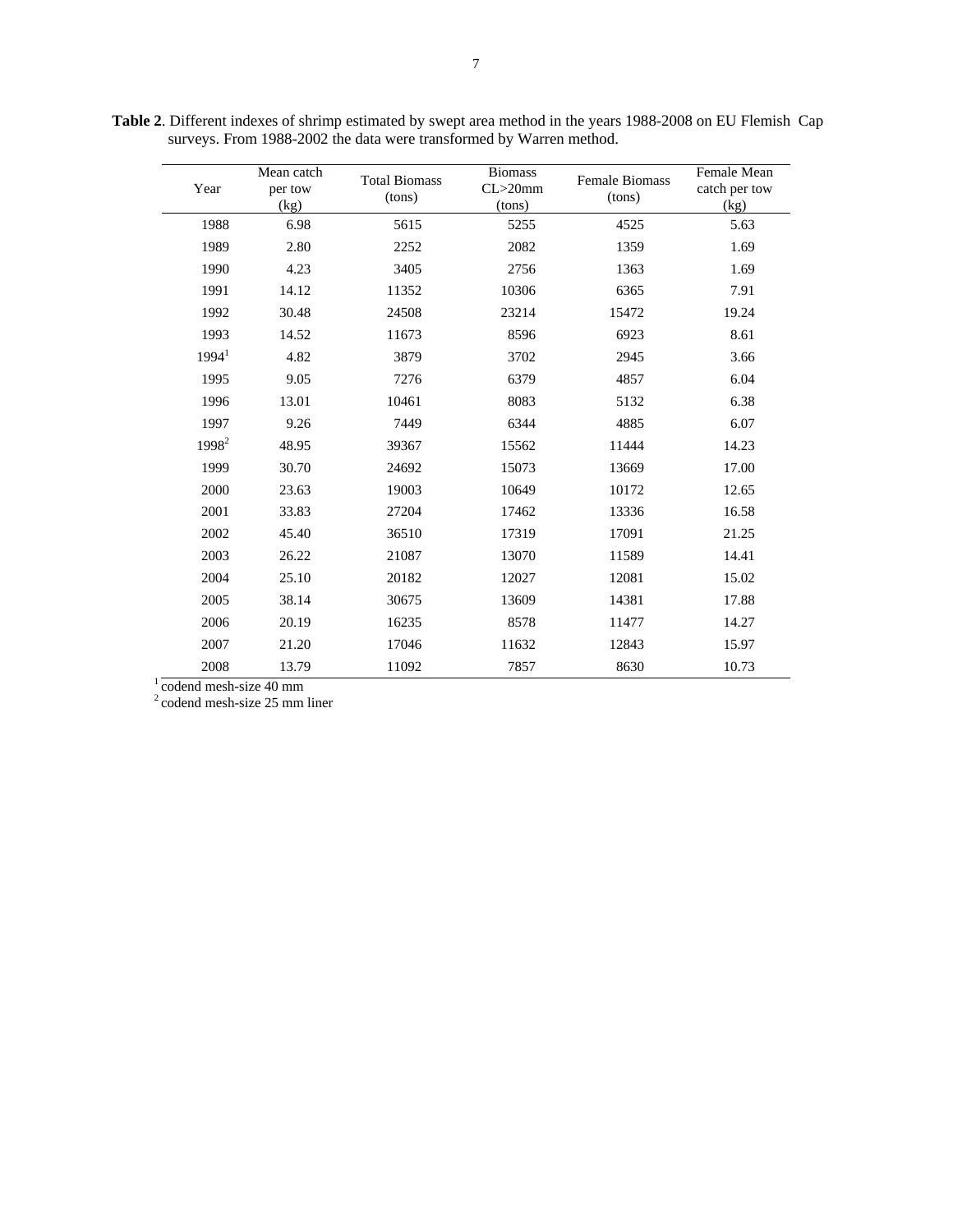| Stratum          | Depth<br>(Fathoms) | 1988 | 1989 | 1990 | 1991 | 1992           | 1993 | $1994^1$       | 1995 | 1996 | 1997 | $1998^2$ | 1999 | 2000 | 2001 | 2002 | 2003 | 2004             | 2005           | 2006 | 2007           | 2008         |
|------------------|--------------------|------|------|------|------|----------------|------|----------------|------|------|------|----------|------|------|------|------|------|------------------|----------------|------|----------------|--------------|
| -1               | 70-80              |      |      |      |      |                |      |                |      |      |      |          |      |      |      |      | 3    | $\boldsymbol{0}$ |                |      | $\overline{0}$ |              |
| $\boldsymbol{2}$ | 81-100             |      |      |      |      |                |      |                |      |      |      | 175      |      |      | 69   | 112  | 690  | 217              | 164            | 8    | 50             | $\theta$     |
| 3                | 101-140            |      |      |      | 10   |                |      |                |      | 148  | 39   | 639      | 450  | 1486 | 2169 | 5527 | 1817 | 2107             | 1023           | 477  | 20             | 11           |
| 4                | 101-140            |      |      |      |      |                |      |                |      |      |      | 239      | 596  | 306  | 1099 | 1942 | 637  | 785              | 2395           | 1195 | 11             | 1            |
| 5                | 101-140            |      |      |      |      | 8              |      |                |      | 26   | 110  | 1107     | 1948 | 2135 | 2782 | 2445 | 3780 | 867              | 695            | 664  | 558            | 11           |
| 6                | 101-140            |      |      |      | 32   | $\mathfrak{2}$ | 5    |                | 20   | 422  | 161  | 2915     | 1142 | 657  | 2112 | 2951 | 1667 | 1250             | 883            | 299  | 462            | 23           |
| 7                | 141-200            |      | 30   | 400  | 1265 | 3763           | 2704 | 117            | 506  | 1336 | 988  | 4056     | 3072 | 2213 | 3006 | 4632 | 1521 | 3108             | 2607           | 1370 | 1642           | 468          |
| 8                | 141-200            |      |      | 88   | 248  | 1662           | 826  | $\overline{4}$ | 248  | 676  | 393  | 2402     | 2507 | 1140 | 2900 | 4257 | 1110 | 2043             | 4585           | 3084 | 709            | 1938         |
| 9                | 141-200            | 133  | 69   | 35   |      |                | 135  |                | 613  | 459  | 412  | 3981     | 1139 | 1110 | 1483 | 1754 | 819  | 673              | 583            | 1435 | 1277           | 1159         |
| 10               | 141-200            | 275  | 75   | 321  | 2103 | 3235           | 1778 | 752            | 1315 | 1148 | 1099 | 7186     | 4052 | 2771 | 3760 | 3748 | 4685 | 2489             | 2447           | 614  | 3248           | 671          |
| 11               | 141-200            | 263  |      | 148  | 1144 | 4096           | 1335 | 447            | 650  | 1235 | 1018 | 6049     | 3017 | 3005 | 4091 | 3460 | 3003 | 2350             | 2284           | 1086 | 2878           | 368          |
| 12               | 201-300            | 2170 | 505  | 512  | 2361 | 4654           | 2115 | 636            | 1201 | 1295 | 1195 | 2042     | 2127 | 1082 | 845  | 1468 | 378  | 1222             | 1510           | 1524 | 1965           | 1585         |
| 13               | 201-300            |      | 66   | 64   | 89   | 38             | 136  |                | 28   | 687  | 554  | 1580     | 1465 | 43   | 620  | 217  | 23   | 230              | 689            | 691  | 373            | 1080         |
| 14               | 201-300            | 618  | 375  | 623  | 995  | 2543           |      | 679            | 792  | 1076 | 426  | 3034     | 1717 | 689  | 843  | 2014 | 303  | 726              | 2155           | 923  | 1481           | 1593         |
| 15               | 201-300            | 963  | 451  | 855  | 2004 | 3605           | 2292 | 1078           | 1370 | 1278 | 478  | 2575     | 1156 | 1753 | 837  | 1108 | 483  | 993              | 1039           | 1539 | 1597           | 1944         |
| 16               | 301-400            | 777  | 253  | 355  | 179  | 420            | 139  | 49             | 57   | 237  | 168  | 515      | 172  | 464  | 375  | 506  | 92   | 696              | 1099           | 840  | 526            | 136          |
| 17               | 301-400            |      |      |      |      |                | 35   |                |      |      |      |          |      |      |      | 3    |      |                  | 5              | 196  | 56             | 33           |
| 18               | 301-400            |      |      |      |      |                | 175  |                |      | 43   | 9    |          |      | 6    |      | 44   |      | 42               | 42             | 115  | 8              | 10           |
| 19               | 301-400            | 134  | 359  |      | 792  | 388            |      | 118            | 467  | 397  | 404  | 887      | 109  | 121  | 229  | 311  | 61   | 366              | 402            | 173  | 187            | 61           |
| 20               | 401-500            |      |      |      |      |                |      |                |      |      |      |          |      |      |      |      |      | 6                | 250            | 29   | 20             | $\tau$       |
| 28               | 401-500            |      |      |      |      |                |      |                |      |      |      |          |      |      |      |      |      | 52               | 130            | 175  | 54             | 71           |
| 29               |                    |      |      |      |      |                |      |                |      |      |      |          |      |      |      |      |      |                  |                |      |                | $\mathbf{0}$ |
| 33               | 401-500            |      |      |      |      |                |      |                |      |      |      |          |      |      |      |      |      |                  | 5              |      | $\mathbf{0}$   | $\mathbf{0}$ |
| 21               | 501-600            |      |      |      |      |                |      |                |      |      |      |          |      |      |      |      |      |                  | $\overline{0}$ |      |                | $\mathbf{0}$ |
| 34               | 501-600            |      |      |      |      |                |      |                |      |      |      |          |      |      |      |      |      |                  | 13             |      | $\overline{0}$ |              |

**Table 3**. Total shrimp biomass estimated by strata (tons) in the years 1988-2008 from EU Flemish Cap surveys. Between 1988 and 2002 data were transformed by Warren's method.

 $\frac{1}{2}$ codend mesh-size 40 mm<br> $\frac{2}{2}$ codend mesh-size 25 mm liner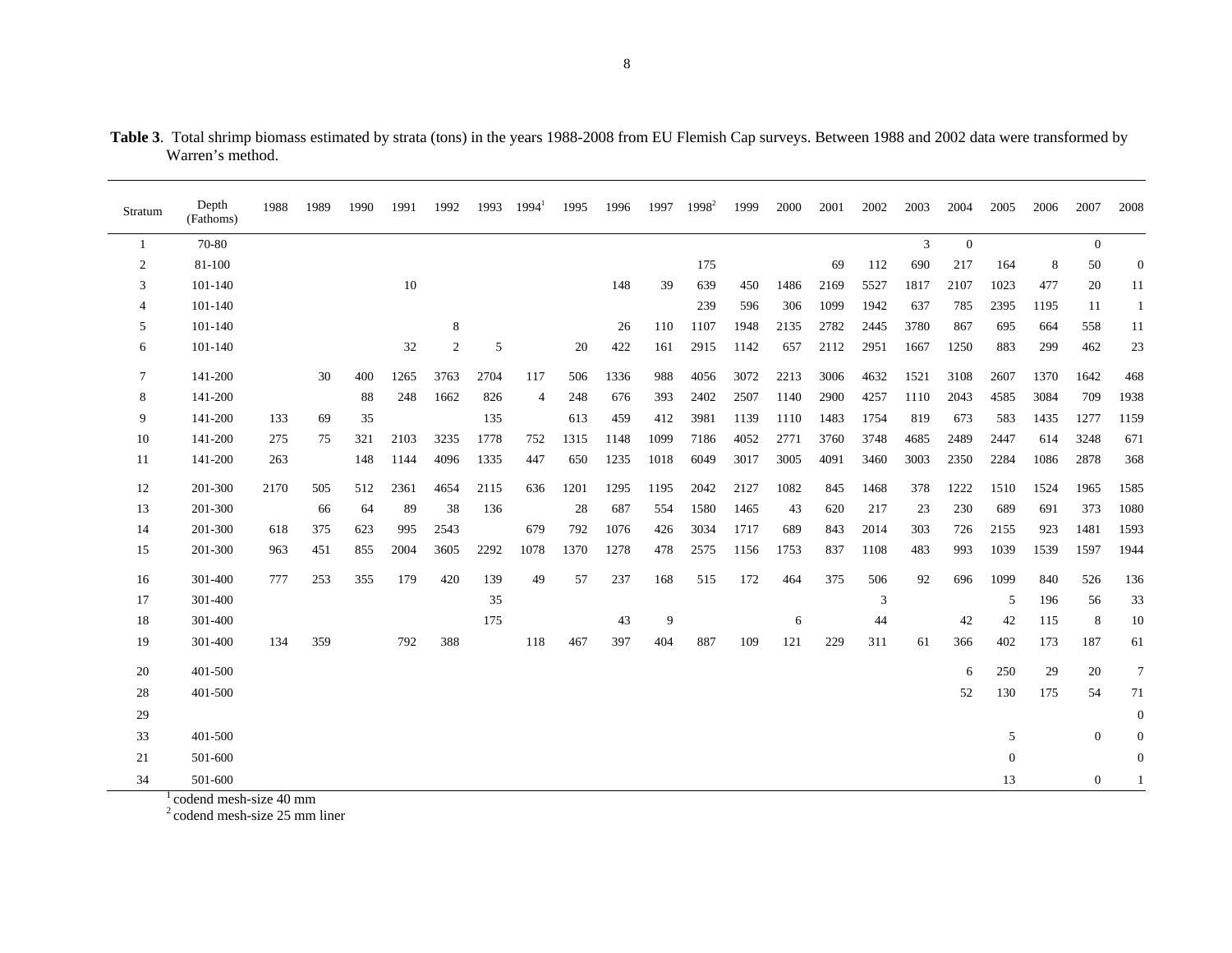**Table 4**. Shrimp Biomass in depths lower than 140 fathoms (257 meters) and percentage of total biomass from EU Flemish Cap 1995 - 2008 surveys.

| Year                                    | 1995                               | 1996 | 1997 | 1998 <sup>1</sup> | 1999 | 2000 | 2001 | 2002  | 2003 | 2004 | 2005 | 2006 | 2007 | 2008 |
|-----------------------------------------|------------------------------------|------|------|-------------------|------|------|------|-------|------|------|------|------|------|------|
| Biomass (tons)<br>$(< 140$ fathoms)     | 20                                 | 596  | 309  | 5075              | 4136 | 4584 | 8231 | 12978 | 8594 | 5226 | 5160 | 2643 | 1101 | 46   |
| % of Total biomass<br>$(< 140$ fathoms) | 0%                                 | 6%   | 4%   | 13%               | 17%  | 24%  | 30%  | 36%   | 41%  | 26%  | 21%  | 16%  | 6%   | 0.4% |
|                                         | and and mouth about OF more thanks |      |      |                   |      |      |      |       |      |      |      |      |      |      |

 $1$  codend mesh-size 25 mm liner

**Table 5.** Shrimp length frequencies  $(x 10^5)$  and percentages by sex and maturity stage from EU Flemish Cap 2008.

| <b>LENGTH</b> |                  | <b>FEMALES</b>   |                  |                |  |  |  |  |  |  |  |
|---------------|------------------|------------------|------------------|----------------|--|--|--|--|--|--|--|
| (mm CL)       | <b>MALES</b>     | Primiparous      | Multiparous      | Ovigerous      |  |  |  |  |  |  |  |
| 7             | $\boldsymbol{0}$ |                  |                  |                |  |  |  |  |  |  |  |
| 8             | $\boldsymbol{0}$ |                  |                  |                |  |  |  |  |  |  |  |
| 8.5           | $\,1$            |                  |                  |                |  |  |  |  |  |  |  |
| 9             | 3                |                  |                  |                |  |  |  |  |  |  |  |
| 9.5           | 3                |                  |                  |                |  |  |  |  |  |  |  |
| 10            | $\mathbf{1}$     |                  |                  |                |  |  |  |  |  |  |  |
| 10.5          | $\mathbf{1}$     |                  |                  |                |  |  |  |  |  |  |  |
| 11            | $\,$ 1 $\,$      |                  |                  |                |  |  |  |  |  |  |  |
| 11.5          | 5                |                  |                  |                |  |  |  |  |  |  |  |
| 12            | 11               | $\mathbf{1}$     |                  |                |  |  |  |  |  |  |  |
| 12.5          | 53               | $\boldsymbol{0}$ |                  |                |  |  |  |  |  |  |  |
| 13            | 39               | $\overline{4}$   |                  |                |  |  |  |  |  |  |  |
| 13.5          | 73               | $\,1$            |                  |                |  |  |  |  |  |  |  |
| 14            | 92               | 6                |                  |                |  |  |  |  |  |  |  |
| 14.5          | 129              | $\overline{4}$   | $\mathbf{1}$     |                |  |  |  |  |  |  |  |
| 15            | 170              | $\overline{4}$   |                  |                |  |  |  |  |  |  |  |
| 15.5          | 461              | 14               |                  |                |  |  |  |  |  |  |  |
| 16            | 488              | 21               | $\mathbf{1}$     |                |  |  |  |  |  |  |  |
| 16.5          | 697              | 64               | 8                |                |  |  |  |  |  |  |  |
| 17            | 888              | 111              | 5                |                |  |  |  |  |  |  |  |
| 17.5          | 845              | 136              | 19               |                |  |  |  |  |  |  |  |
| 18            | 730              | 171              | 23               |                |  |  |  |  |  |  |  |
| 18.5          | 600              | 264              | 31               |                |  |  |  |  |  |  |  |
| 19            | 583              | 300              | 139              |                |  |  |  |  |  |  |  |
| 19.5          | 459              | 356              | 238              |                |  |  |  |  |  |  |  |
| 20            | 263              | 455              | 290              |                |  |  |  |  |  |  |  |
| 20.5          | 207              | 483              | 536              |                |  |  |  |  |  |  |  |
| 21            | 203              | 708              | 694              | $\mathbf{1}$   |  |  |  |  |  |  |  |
| 21.5          | 116              | 750              | 693              |                |  |  |  |  |  |  |  |
| 22            | 73               | 696              | 895              |                |  |  |  |  |  |  |  |
| 22.5          | 16               | 713              | 822              |                |  |  |  |  |  |  |  |
| 23            | $\overline{4}$   | 517              | 572              |                |  |  |  |  |  |  |  |
| 23.5          | 12               | 369              | 689              |                |  |  |  |  |  |  |  |
| 24            | 3                | 326              | 454              |                |  |  |  |  |  |  |  |
| 24.5          | $\boldsymbol{0}$ | 159              | 364              |                |  |  |  |  |  |  |  |
| 25            | $\mathbf{1}$     | 52               | 306              |                |  |  |  |  |  |  |  |
| 25.5          | $\mathbf{0}$     | 36               | 193              |                |  |  |  |  |  |  |  |
| 26            | $\boldsymbol{0}$ | 19               | 92               |                |  |  |  |  |  |  |  |
| 26.5          |                  | 6                | 66               |                |  |  |  |  |  |  |  |
| 27            | $\mathbf{1}$     | $\boldsymbol{2}$ | 53               |                |  |  |  |  |  |  |  |
| 27.5          |                  | $\overline{c}$   | 30               |                |  |  |  |  |  |  |  |
| 28            |                  | $\mathbf{1}$     | 21               |                |  |  |  |  |  |  |  |
| 28.5          |                  |                  | 6                |                |  |  |  |  |  |  |  |
| 29            |                  |                  | $\,1$            |                |  |  |  |  |  |  |  |
| 29.5          |                  |                  | $\,1$            |                |  |  |  |  |  |  |  |
| 30            |                  |                  | $\boldsymbol{0}$ |                |  |  |  |  |  |  |  |
| Total         | 7229             | 6748             | 7241             | $\mathbf{1}$   |  |  |  |  |  |  |  |
| Percentage %  | 34               | 32               | 34               | $\overline{0}$ |  |  |  |  |  |  |  |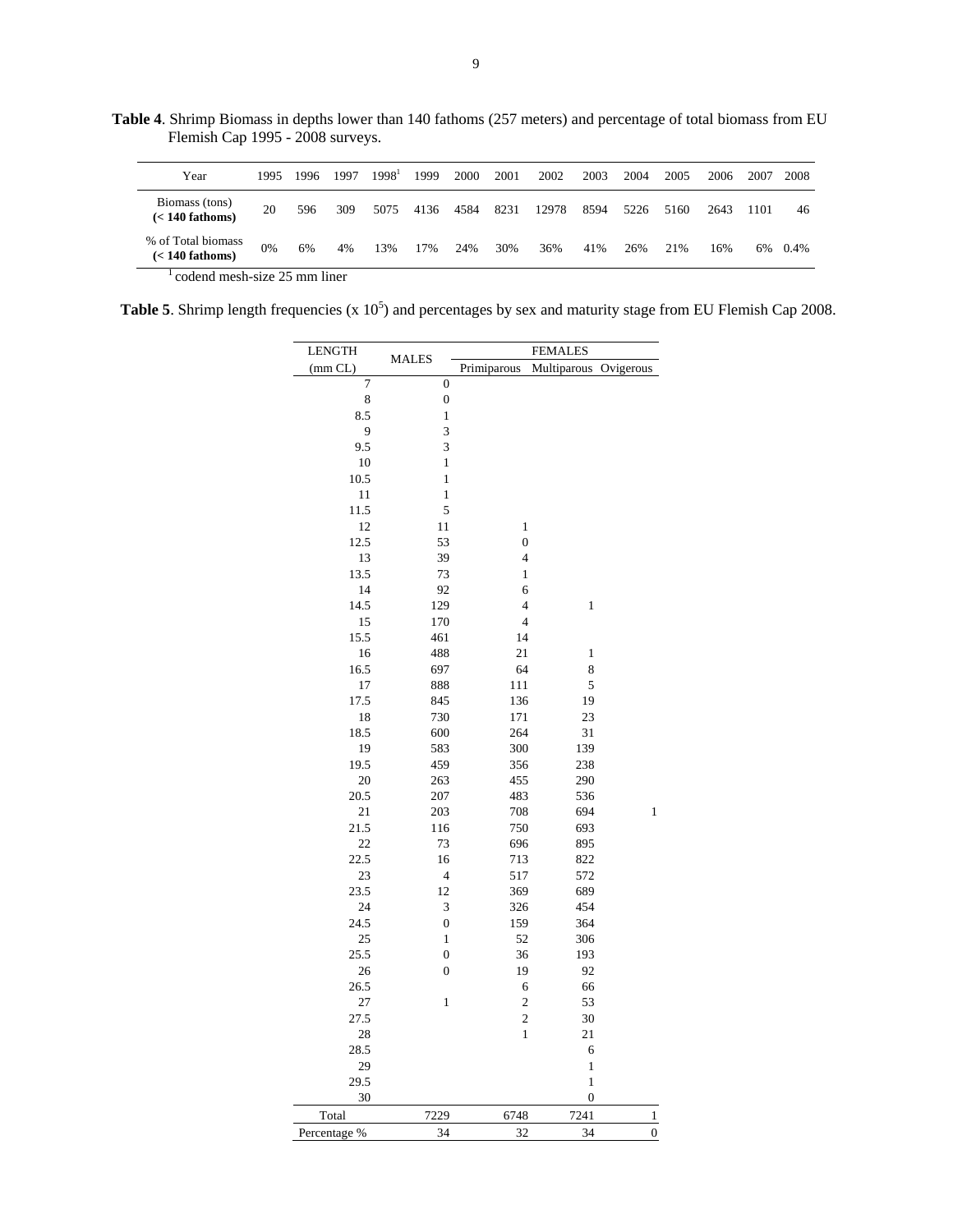| Length      |                  |                  |                  |                  |                  |                  |                  |                |                  | <b>STRATA</b>    |                         |                  |                  |                |                  |                  |                  |                  |                  |                  |                           |
|-------------|------------------|------------------|------------------|------------------|------------------|------------------|------------------|----------------|------------------|------------------|-------------------------|------------------|------------------|----------------|------------------|------------------|------------------|------------------|------------------|------------------|---------------------------|
| $mm$ (CL)   | $\boldsymbol{2}$ | 3                | $\overline{4}$   | 5                | 6                | $\tau$           | 8                | 9              | 10               | 11               | $12\,$                  | 13               | 14               | 15             | 16               | 17               | 18               | 19               | 20               | 28               | <b>Total</b>              |
| $\tau$      |                  | $\boldsymbol{0}$ |                  |                  |                  |                  |                  |                |                  |                  |                         |                  |                  |                |                  |                  |                  |                  |                  |                  | $\boldsymbol{0}$          |
| $7.5\,$     |                  |                  |                  |                  |                  |                  |                  |                |                  |                  |                         |                  |                  |                |                  |                  |                  |                  |                  |                  |                           |
| $\,$ 8 $\,$ |                  |                  |                  |                  |                  |                  | $\boldsymbol{0}$ |                |                  |                  |                         |                  |                  |                |                  |                  |                  |                  |                  |                  | $\boldsymbol{0}$          |
| $8.5\,$     |                  | $\boldsymbol{0}$ |                  |                  |                  |                  | $\boldsymbol{0}$ |                |                  |                  |                         |                  |                  |                |                  |                  |                  |                  |                  |                  | $\mathbf{1}$              |
| 9           |                  |                  |                  | $\boldsymbol{0}$ |                  |                  | 3                |                |                  |                  |                         |                  |                  |                |                  |                  |                  |                  |                  |                  | $\ensuremath{\mathsf{3}}$ |
| 9.5         |                  |                  |                  |                  |                  |                  | 3                |                |                  |                  |                         |                  |                  |                |                  |                  |                  |                  |                  |                  | $\ensuremath{\mathsf{3}}$ |
| 10          |                  |                  |                  |                  |                  |                  | $\mathbf{1}$     |                |                  |                  |                         |                  |                  |                |                  |                  |                  |                  |                  |                  | $\mathbf{1}$              |
| 10.5        |                  |                  |                  | $\boldsymbol{0}$ |                  |                  | $\mathbf{1}$     |                | $\boldsymbol{0}$ |                  |                         |                  |                  |                |                  |                  |                  |                  |                  |                  | $\mathbf{1}$              |
| 11          |                  | $\boldsymbol{0}$ |                  | $\boldsymbol{0}$ |                  |                  | $\mathbf{1}$     |                |                  |                  |                         |                  |                  |                |                  |                  |                  |                  |                  |                  | $\mathbf{1}$              |
| 11.5        |                  | $\boldsymbol{0}$ |                  | $\mathbf{1}$     |                  |                  | 3                |                |                  |                  |                         |                  |                  |                |                  |                  |                  |                  |                  |                  | $\sqrt{5}$                |
| 12          |                  | $\sqrt{2}$       |                  | $\boldsymbol{0}$ |                  |                  | $\,$ 8 $\,$      |                | $\boldsymbol{0}$ |                  | $\,1\,$                 |                  |                  |                |                  |                  |                  |                  |                  |                  | 12                        |
| 12.5        |                  | $\,2$            |                  | 3                | $\boldsymbol{0}$ | $\,$ 8 $\,$      | 38               |                | $\mathbf{1}$     | $\mathbf{1}$     |                         |                  |                  |                |                  |                  |                  |                  |                  |                  | 53                        |
| 13          |                  | $\sqrt{2}$       |                  | 8                | $\boldsymbol{0}$ | 3                | 15               | $\overline{4}$ | $\sqrt{2}$       | $\sqrt{2}$       | 6                       |                  |                  |                |                  |                  |                  |                  |                  |                  | 42                        |
| 13.5        |                  | $\sqrt{2}$       |                  | 6                | $\boldsymbol{0}$ | $\sqrt{5}$       | 50               |                | 5                | 5                |                         |                  | $\boldsymbol{0}$ |                |                  |                  |                  |                  |                  |                  | 74                        |
| 14          |                  | 3                |                  | 8                | $\boldsymbol{0}$ | 13               | 51               | 4              | $\,$ 8 $\,$      | 5                | $\sqrt{2}$              |                  | 3                |                |                  |                  |                  |                  |                  |                  | 97                        |
| 14.5        |                  | $\boldsymbol{2}$ |                  | 6                | $\boldsymbol{0}$ | $\sqrt{2}$       | 72               | 9              | 21               | $\overline{4}$   | $\boldsymbol{7}$        | $\tau$           | $\mathbf{1}$     | 3              |                  |                  |                  |                  |                  |                  | 133                       |
| 15          |                  | 3                |                  | $\sqrt{2}$       | $\boldsymbol{0}$ | 12               | 97               | 17             | 23               | $\mathbf{1}$     | 13                      |                  | $\mathbf{1}$     | $\overline{4}$ |                  |                  |                  |                  |                  |                  | 174                       |
| 15.5        |                  | $\boldsymbol{2}$ | $\mathbf{1}$     | $\boldsymbol{2}$ | $\boldsymbol{0}$ | 40               | 311              | 35             | 33               | 15               | 11                      | 7                | 11               | 8              |                  |                  | $\boldsymbol{0}$ |                  |                  | $\boldsymbol{0}$ | 476                       |
| $16\,$      |                  | $\sqrt{2}$       | $\boldsymbol{0}$ | $\mathbf{1}$     | $\boldsymbol{0}$ | 33               | 268              | 69             | 33               | 9                | 32                      | $\boldsymbol{7}$ | 32               | 23             |                  |                  |                  |                  |                  | $\boldsymbol{0}$ | 509                       |
| 16.5        |                  | $\,2$            | $\boldsymbol{0}$ | $\mathbf{1}$     | $\boldsymbol{0}$ | 56               | 360              | 48             | 64               | 33               | 61                      | $20\,$           | 50               | 73             |                  |                  |                  |                  |                  | $\boldsymbol{0}$ | 769                       |
| 17          |                  | 3                | $\boldsymbol{0}$ | $\mathbf{1}$     | $\boldsymbol{0}$ | 56               | 506              | 87             | 70               | 30               | 55                      | $\boldsymbol{7}$ | 108              | 80             | $\mathbf{1}$     |                  |                  | $\boldsymbol{0}$ |                  | $\boldsymbol{0}$ | 1004                      |
| 17.5        |                  | 3                |                  | $\mathbf{1}$     | $\boldsymbol{0}$ | 55               | 427              | 51             | 48               | 74               | 90                      | 33               | 83               | 133            |                  |                  | $\boldsymbol{0}$ | $\boldsymbol{0}$ |                  | $\mathbf{1}$     | 1001                      |
| $18\,$      |                  | 3                |                  | $\mathbf{1}$     | $\boldsymbol{0}$ | 68               | 260              | 76             | 34               | 55               | 133                     | 49               | 116              | 128            |                  |                  | $\boldsymbol{0}$ |                  |                  | $\boldsymbol{0}$ | 925                       |
| 18.5        |                  | 3                | $\boldsymbol{0}$ | $\mathbf{1}$     | $\boldsymbol{0}$ | 49               | 261              | 70             | 35               | 28               | 127                     | 67               | 91               | 161            | $\mathbf{1}$     | $\boldsymbol{0}$ | $\mathbf{1}$     | $\boldsymbol{0}$ |                  | $\sqrt{2}$       | 896                       |
| 19          |                  | $\sqrt{2}$       |                  | $\mathbf{1}$     | $\boldsymbol{0}$ | 43               | 287              | 58             | 57               | 67               | 115                     | 69               | 135              | 186            | $\boldsymbol{0}$ | $\boldsymbol{0}$ |                  | $\boldsymbol{0}$ |                  | $\mathbf{1}$     | 1022                      |
| 19.5        |                  | 3                |                  | $\sqrt{2}$       | $\boldsymbol{0}$ | 49               | 286              | 58             | 82               | 52               | 107                     | 105              | 110              | 197            | $\mathbf{1}$     | $\boldsymbol{0}$ | $\boldsymbol{0}$ | $\boldsymbol{0}$ |                  | $\mathbf{1}$     | 1054                      |
| 20          |                  | 3                |                  | $\mathbf{1}$     | $\boldsymbol{0}$ | 66               | 197              | 86             | 93               | 48               | 124                     | 93               | 101              | 193            | 3                |                  | $\boldsymbol{0}$ |                  |                  | 1                | 1008                      |
| 20.5        |                  | 3                | $\boldsymbol{0}$ |                  | $\boldsymbol{0}$ | 77               | 246              | 133            | 138              | 59               | 137                     | 107              | 141              | 183            | 2                | $\mathbf{1}$     | $\boldsymbol{0}$ | $\boldsymbol{0}$ |                  | $\mathbf{1}$     | 1228                      |
| $21\,$      |                  | 3                | $\mathbf{1}$     | $\boldsymbol{0}$ | $\boldsymbol{0}$ | 84               | 288              | 198            | 166              | 69               | 173                     | 220              | 209              | 201            | $\mathbf{2}$     | $\sqrt{2}$       | $\boldsymbol{0}$ | $\boldsymbol{0}$ |                  | $\mathbf{1}$     | 1617                      |
| 21.5        |                  | $1\,$            |                  | $\boldsymbol{0}$ | $\boldsymbol{0}$ | 87               | 305              | 174            | 152              | 58               | 199                     | 160              | 172              | 244            | 3                | 3                | $\mathbf{1}$     | $\boldsymbol{0}$ | $\boldsymbol{0}$ | $\mathbf{1}$     | 1560                      |
| $22\,$      |                  | $\,1$            |                  | $\mathbf{1}$     |                  | 69               | 207              | 226            | 108              | 52               | 233                     | 238              | 236              | 283            | 6                | $\overline{4}$   | $\mathbf{1}$     | $\mathbf{1}$     | $\boldsymbol{0}$ | $\sqrt{2}$       | 1666                      |
| 22.5        | $\boldsymbol{0}$ | $\boldsymbol{0}$ |                  |                  | $\boldsymbol{0}$ | 45               | 198              | 222            | 55               | 22               | 248                     | 256              | 260              | 230            | 5                | 6                | $\mathbf{1}$     | $\mathbf{1}$     | $\boldsymbol{0}$ | $\overline{4}$   | 1554                      |
| $23\,$      |                  | $\mathbf{1}$     |                  |                  |                  | 32               | 77               | 111            | 51               | 27               | 243                     | 130              | 221              | 179            | 12               | 8                | $\mathbf{1}$     | $\mathbf{1}$     |                  | 3                | 1096                      |
| 23.5        |                  | $\boldsymbol{0}$ |                  |                  |                  | 20               | 75               | 126            | 14               | 6                | 205                     | 173              | 227              | 198            | 14               | 6                | $\mathbf{1}$     | 3                | $\boldsymbol{0}$ | 6                | 1076                      |
| $24\,$      |                  |                  |                  |                  |                  | 11               | 27               | 53             | 20               | 11               | 177                     | 85               | 179              | 189            | 17               | 6                | $\mathbf{1}$     | $\overline{4}$   | $\boldsymbol{0}$ | 6                | 788                       |
| 24.5        |                  | $\boldsymbol{0}$ |                  |                  |                  | 6                | 25               | 38             | $\mathbf{1}$     | $\sqrt{2}$       | 108                     | 51               | 131              | 137            | 15               | 3                | $\sqrt{2}$       | 5                | $\,1$            | 8                | 532                       |
| $25\,$      |                  | $\boldsymbol{0}$ |                  |                  |                  | $\mathbf{2}$     | 25               | $\tau$         | 8                | 5                | 54                      | 25               | 66               | 133            | 24               | $\overline{c}$   | $\mathbf{1}$     | $\boldsymbol{7}$ | $\mathbf{1}$     | $10\,$           | 371                       |
| 25.5        |                  | $\boldsymbol{0}$ |                  |                  |                  |                  |                  | 16             | 6                | $\boldsymbol{2}$ | 49                      |                  | 65               | 70             | 14               | 1                | 1                | 7                | $\mathbf{1}$     | 8                | 238                       |
| $26\,$      |                  |                  |                  |                  |                  | $\mathbf{2}$     | $\boldsymbol{0}$ | $\,$ 8 $\,$    | 3                | $\boldsymbol{0}$ | 15                      | $\boldsymbol{2}$ | 13               | 49             | 11               | 1                | 1                | 6                | $\mathbf{1}$     | 8                | 121                       |
| 26.5        |                  |                  |                  |                  |                  | $\boldsymbol{0}$ |                  | $\overline{4}$ |                  |                  | 13                      |                  | $\sqrt{5}$       | 39             | $\boldsymbol{7}$ |                  | $\,1$            | $\overline{4}$   | $\mathbf{1}$     | $\overline{4}$   | $77\,$                    |
| $27\,$      |                  |                  |                  |                  |                  |                  |                  |                | $\sqrt{2}$       |                  | $\boldsymbol{7}$        | $\sqrt{2}$       | $\,8\,$          | 25             | 8                | $\boldsymbol{0}$ | $\boldsymbol{0}$ | 3                | $\mathbf{1}$     | $\overline{4}$   | $60\,$                    |
| 27.5        |                  |                  |                  |                  |                  | $\mathbf{1}$     |                  | $\mathbf{1}$   |                  |                  | $\sqrt{2}$              |                  | $\,8\,$          | 13             | 4                |                  | $\boldsymbol{0}$ | $\overline{c}$   | $\mathbf{1}$     | $\sqrt{2}$       | $35\,$                    |
| 28          |                  |                  |                  |                  |                  |                  |                  |                |                  |                  | $\sqrt{2}$              |                  | 5                | $10\,$         | 4                |                  | $\boldsymbol{0}$ | $\mathbf{1}$     | $\boldsymbol{0}$ | $\sqrt{2}$       | 24                        |
| 28.5        |                  |                  |                  |                  |                  |                  |                  |                |                  |                  | $\mathbf{1}$            |                  |                  | 3              | $\mathbf{0}$     |                  |                  | $\overline{c}$   | $\boldsymbol{0}$ | $\mathbf{1}$     | $\boldsymbol{7}$          |
| $29\,$      |                  |                  |                  |                  |                  |                  |                  |                |                  |                  |                         |                  |                  |                | $\mathbf{0}$     |                  |                  | $\overline{0}$   | $\boldsymbol{0}$ | $\boldsymbol{0}$ | $\mathbf{1}$              |
| 29.5        |                  |                  |                  |                  |                  |                  |                  |                |                  |                  |                         |                  |                  |                | $\mathbf{0}$     |                  |                  | $\boldsymbol{0}$ |                  | $\boldsymbol{0}$ | $\mathbf{1}$              |
| $30\,$      |                  |                  |                  |                  |                  |                  |                  |                |                  |                  |                         |                  |                  |                | $\boldsymbol{0}$ |                  |                  |                  |                  | $\boldsymbol{0}$ | $\mathbf{1}$              |
| Total       | $\boldsymbol{0}$ | 52               | 3                | 47               | $\overline{4}$   | 993              |                  |                | 4980 1989 1330   |                  | 741 2749 1911 2791 3377 |                  |                  |                | 154              | 43               | 13               | 50               | $\,8\,$          | 79               | 21329                     |

**Table 6.** Shrimp length frequencies  $(x 10^5)$  by strata in 2008 from EU Flemish Cap survey.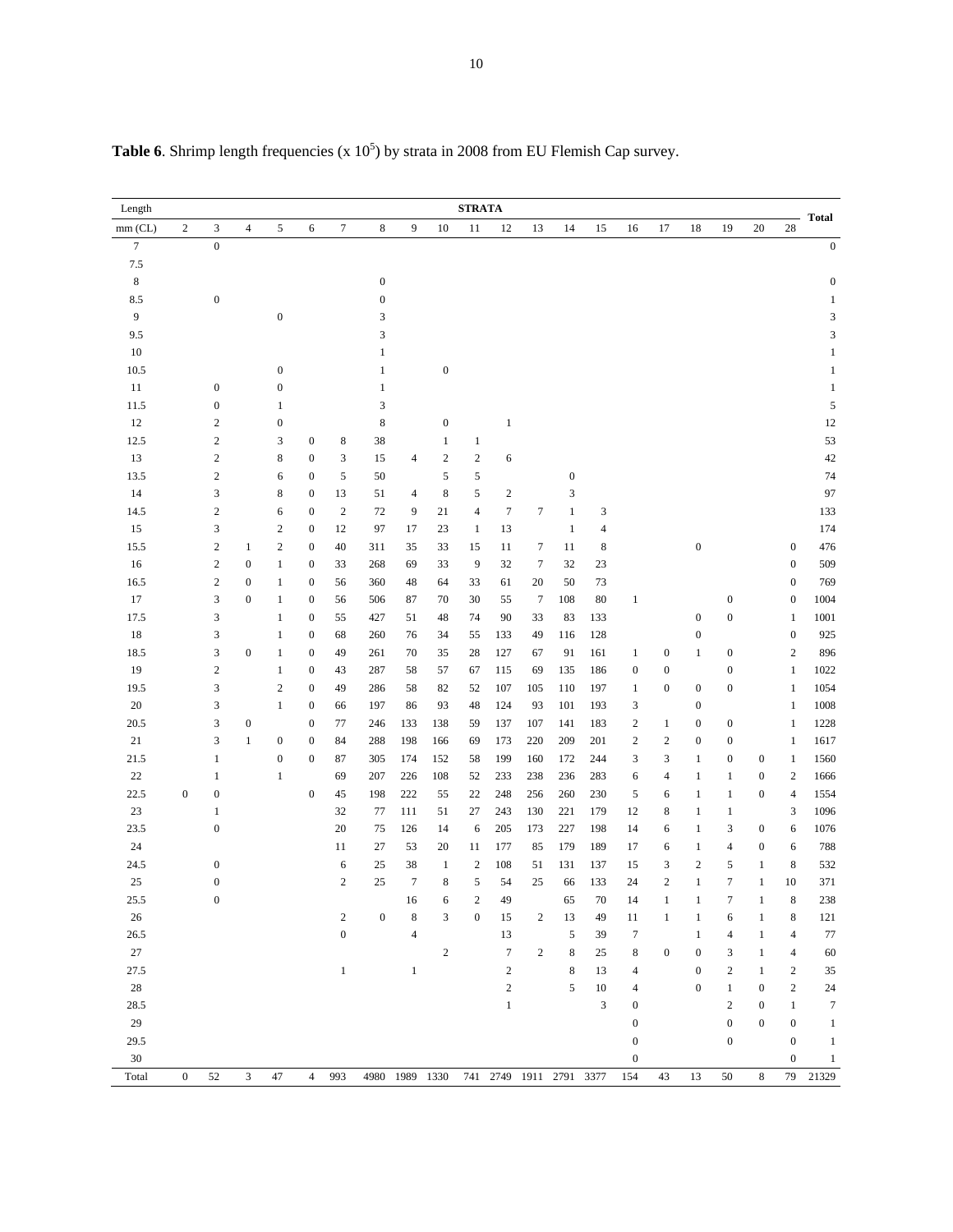|                   | Depth range   | Mean lengths (mm |      |
|-------------------|---------------|------------------|------|
| Strata            | <b>Meters</b> | Fathoms          | CL   |
| 2                 | 147-182       | 81-100           |      |
| $3 \text{ to } 6$ | 183-256       | 101-140          | 16.1 |
| 7 to 11           | 257-360       | 141-200          | 19.3 |
| $12$ to $15$      | 361-547       | 201-300          | 21.4 |
| 16 to 19          | 548-733       | 301-400          | 24.3 |
| 20 to 34          | 734-1464      | 401-800          | 24.4 |
| Total             | 147-1464      | 80-800           | 20.4 |

**Table 7**.- Mean lengths by depth range from EU Flemish Cap surveys 2008

**Table 8**. Shrimp length frequencies taken by the small mesh size bag attached to the cod-end in 2008 survey.

| Length (CL)         | Frequency                                       |
|---------------------|-------------------------------------------------|
| mm                  |                                                 |
| $\overline{4}$      | $\frac{1}{3}$<br>$\frac{2}{2}$<br>$\frac{3}{2}$ |
| 4.5                 |                                                 |
| 5                   |                                                 |
| 5.5                 |                                                 |
| 6                   |                                                 |
| 6.5                 | 7                                               |
| 7                   | 18                                              |
| 7.5                 | 17                                              |
| 8<br>8.5            | 51<br>100                                       |
| 9                   | 167                                             |
| 9.5                 | 140                                             |
| 10                  | 147                                             |
| 10.5                | 81                                              |
| 11                  | 51                                              |
| 11.5                | 36                                              |
| 12                  | 36                                              |
| 12.5                | 65                                              |
| 13                  | 101                                             |
| 13.5                | 103                                             |
| 14                  | 83                                              |
| 14.5                | 70                                              |
| 15                  | 82                                              |
| 15.5                | 68                                              |
| 16                  | 51                                              |
| 16.5                | 69                                              |
| 17                  | 58                                              |
| 17.5                | 48                                              |
| 18                  | 37                                              |
| 18.5                | 40                                              |
| 19                  | 16                                              |
| 19.5<br>20          | 5                                               |
| 20.5                | 16<br>7                                         |
| 21                  | $\overline{c}$                                  |
| 21.5                | $\overline{4}$                                  |
| 22                  | $\overline{c}$                                  |
| 22.5                | 3                                               |
| 23                  |                                                 |
| 23.5                | $\mathbf{1}$                                    |
| 24                  | 1                                               |
| 24.5                | 1                                               |
| 25                  |                                                 |
| Total general       | 1796                                            |
| Catch weight (gr)   | 3054                                            |
| Sampled weigth (gr) | 2802                                            |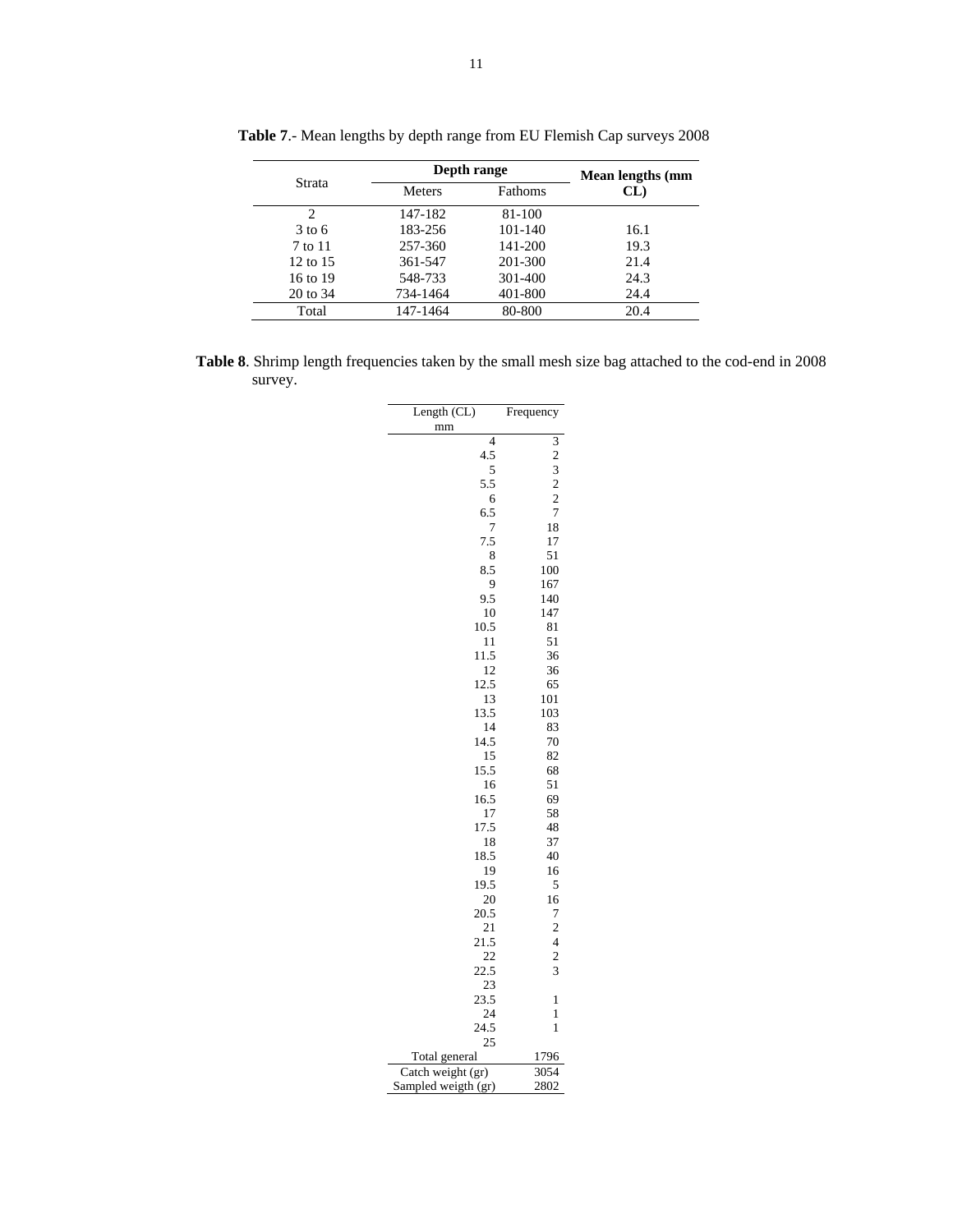|     | <b>LOFOTEN</b>           |              |        |  |  |  |  |  |  |  |  |  |  |
|-----|--------------------------|--------------|--------|--|--|--|--|--|--|--|--|--|--|
|     |                          | Modal groups | Cohort |  |  |  |  |  |  |  |  |  |  |
| Age | Males                    | Females      |        |  |  |  |  |  |  |  |  |  |  |
|     |                          |              |        |  |  |  |  |  |  |  |  |  |  |
| 2   | 12.5                     |              | U      |  |  |  |  |  |  |  |  |  |  |
| 3   | 17.5                     | 17.5         | т      |  |  |  |  |  |  |  |  |  |  |
| 4   | 19.5                     | 21.0         | S      |  |  |  |  |  |  |  |  |  |  |
| 5   |                          | 23.5         | R      |  |  |  |  |  |  |  |  |  |  |
| 6   |                          | 26.0         | P      |  |  |  |  |  |  |  |  |  |  |
|     |                          |              |        |  |  |  |  |  |  |  |  |  |  |
|     | <b>BAG ON THE CODEND</b> |              |        |  |  |  |  |  |  |  |  |  |  |
| Age |                          | Modal groups | Cohort |  |  |  |  |  |  |  |  |  |  |
|     |                          | 9.0          | v      |  |  |  |  |  |  |  |  |  |  |

**Table 9.** Shrimp modal groups and ages with Lofoten gear and bag in the codend in 2008 from EU Flemish Cap survey interpreted from size distributions.

Table 10. Results of the modal analysis (MIX) by sex and maturity stage from EU Flemish Cap surveys 2008 with Lofoten gear and juvenile bag..

2 13.0 U 3 17.0 T

|                                     | Juvenile bag (6mm) |                    |         |              |         | Lofoten gear (35 mm.)         |                               |          |
|-------------------------------------|--------------------|--------------------|---------|--------------|---------|-------------------------------|-------------------------------|----------|
| <b>Sex and</b><br>maturity<br>group |                    | Juvenile bag* (6mm |         | <b>Males</b> |         | <b>Primimarous</b><br>females | <b>Multiparous</b><br>females |          |
| Age                                 | Prop.              | St. Dev.           | Prop.   | St. Dev.     | Prop.   | St. Dev.                      | Prop.                         | St. Dev. |
| 1                                   | 0.381              | 0.004              |         |              |         |                               |                               |          |
|                                     | 0.320              | 0.007              | 0.030   | 0.001        |         |                               |                               |          |
| $\frac{2}{3}$                       | 0.274              | 0.006              | 0.694   | 0.008        | 0.131   | 0.002                         | 0.067                         | 0.003    |
| 4                                   | 0.025              | 0.003              | 0.276   | 0.008        | 0.418   | 0.004                         | 0.509                         | 0.005    |
| 5                                   |                    |                    |         |              | 0.452   | 0.004                         | 0.368                         | 0.005    |
| $\sqrt{6}$                          |                    |                    |         |              |         |                               | 0.055                         | 0.003    |
| 7                                   |                    |                    |         |              |         |                               |                               |          |
| Age                                 | Mean CL            | St. Dev.           | Mean CL | St. Dev.     | Mean CL | St. Dev.                      | Mean CL                       | St. Dev. |
| 1                                   | 9.58<br>0.014      |                    |         |              |         |                               |                               |          |
| 2                                   | 0.039<br>13.63     |                    | 13.43   | 0.044        |         |                               |                               |          |
| 3                                   | 16.73              | 0.059              | 17.38   | 0.018        | 18.12   | 0.013                         | 19.66                         | 0.034    |
| $\frac{4}{5}$                       | 20.41              | 0.206              | 19.62   | 0.030        | 20.89   | 0.013                         | 21.77                         | 0.018    |
|                                     |                    |                    |         |              | 23.05   | 0.010                         | 23.87                         | 0.026    |
| $\epsilon$                          |                    |                    |         |              |         |                               | 26.19                         | 0.048    |
| 7                                   |                    |                    |         |              |         |                               |                               |          |
| Age                                 | Sigma              | St. Dev.           | Sigma   | St. Dev.     | Sigma   | St. Dev.                      | Sigma                         | St. Dev. |
| 1                                   | 0.862              | Cons. CV           |         |              |         |                               |                               |          |
| $\frac{2}{3}$                       | 1.227              | Cons. CV           | 1.051   | Cons. CV     |         |                               |                               |          |
|                                     | 1.506              | Cons. CV           | 1.359   | Cons. CV     | 0.815   | Fixed CV                      | 0.885                         | Cons. CV |
| $\sqrt{4}$                          | 1.837              | Cons. CV           | 1.535   | Cons. CV     | 0.940   | Fixed CV                      | 0.980                         | Cons. CV |
| 5                                   |                    |                    |         |              | 1.037   | Fixed CV                      | 1.074                         | Cons. CV |
| $\sqrt{6}$                          |                    |                    |         |              |         |                               | 1.178                         | Cons. CV |
| 7                                   |                    |                    |         |              |         |                               |                               |          |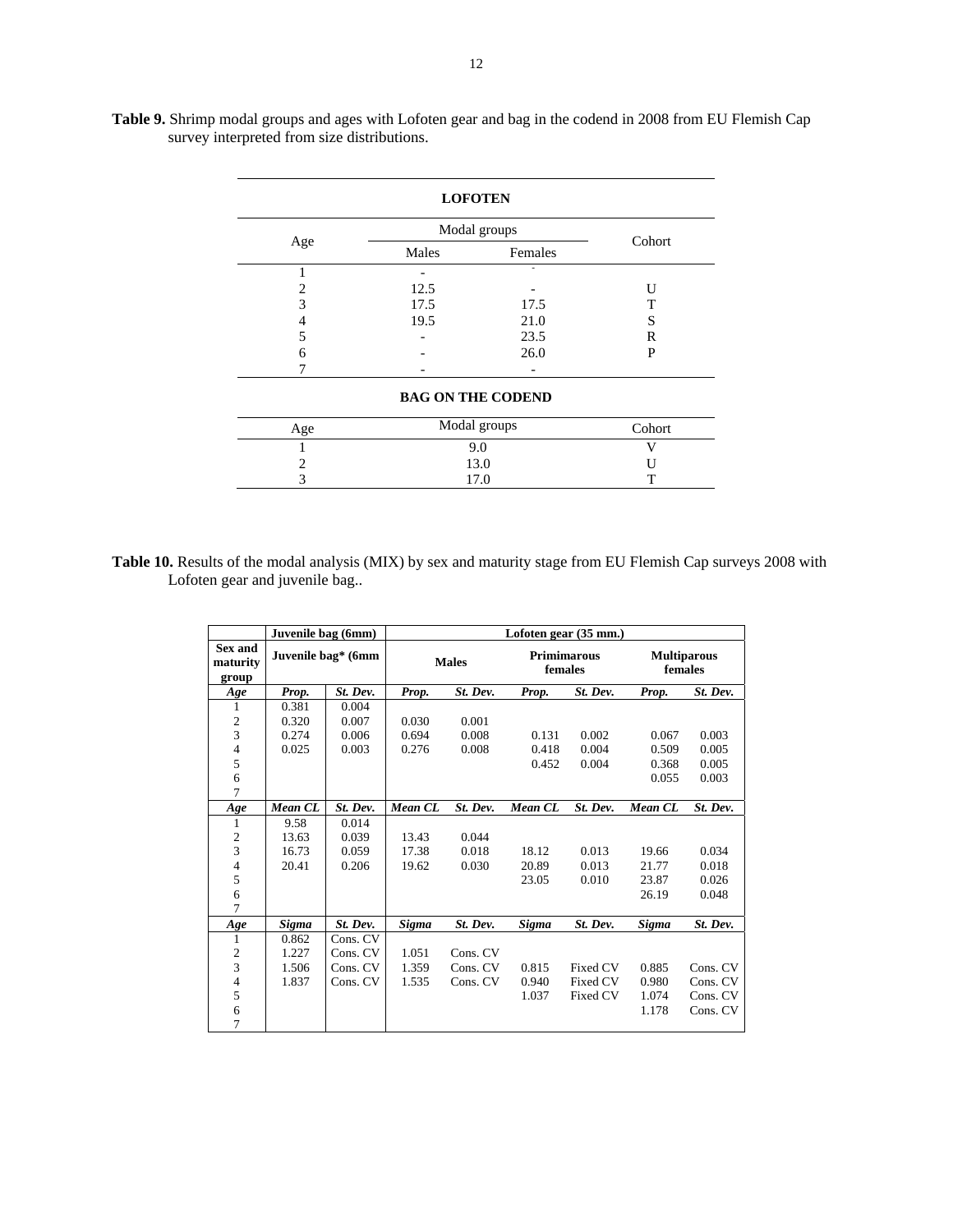| Year<br>Age-class |           | 1988 1989 | 1990 | 1991      | 1992 |      | 1993 1994 <sup>1</sup> | 1995 |                |      | 1996 1997 1998 <sup>2</sup> 1999 |      | 2000 | 2001      | 2002 | 2003 | 2004 | 2005 | 2006       | 2007      | 2008      | Mean CL |
|-------------------|-----------|-----------|------|-----------|------|------|------------------------|------|----------------|------|----------------------------------|------|------|-----------|------|------|------|------|------------|-----------|-----------|---------|
|                   |           |           |      |           |      |      |                        |      |                |      | 10.3                             | 8.5  | 10.3 | 10.5      | 10.2 | 9.3  |      |      |            |           |           | 10.2    |
|                   |           |           |      |           |      |      |                        |      |                |      |                                  |      |      |           |      |      |      |      |            |           |           |         |
|                   |           |           |      |           |      |      |                        |      |                |      | 14.4 15.7 14.2 14.4              |      | 14.4 | 14.2      | 15.1 | 15.5 | 14.4 | 12.9 | 12.6       | 12.5 13.4 |           | 14.5    |
|                   | 18.2 15.4 |           |      | 18.0      | 18.2 |      | 15.8 17.4 16.8         |      |                |      | 20.6 19.7 18.9                   | 17.7 | 18.3 | 16.5      | 18.3 | 19.5 | 19.0 | 16.6 | 15.7       | 15.3      | 17.7      | 17.8    |
| 4                 | 20.3      | 20.4      | 20.8 | 20.0      | 19.7 | 20.4 |                        |      |                |      | 21.6 21.5 22.6 23.0 21.8         | 21.7 | 20.4 | 20.4      | 21.7 | 21.1 | 22.2 | 19.9 | 18.1       |           | 18.9 21.0 | 20.5    |
|                   | 26.3      | 24.2      | 25.9 | 24.4      | 24.0 | 24.2 |                        |      |                |      | 24.8 23.0 25.3 24.8 23.5 23.8    |      | 22.7 | 23.1      | 23.7 | 23.3 | 24.1 | 21.9 | 20.7       |           | 20.6 23.4 | 23.0    |
| 6                 | 29.5      | 28.7      | 28.8 | 26.5 27.3 |      | 26.3 | 27.9                   | 26.0 | 27.5 26.5 25.9 |      |                                  | 26.1 | 25.0 | 25.6 25.0 |      | 26.2 | 26.7 | 24.1 | 23.7       | 23.1      | - 26.2    | 25.7    |
|                   |           | 32.2 31.7 | 32.1 | 29.6      | 29.2 | 28.3 |                        |      |                |      | 30.3 28.4 29.6 29.3 29.0 28.7    |      | 27.4 | 29.1      | 27.4 | 28.7 | 28.0 | 26.4 | 26.3 25.2  |           |           | 28.2    |
|                   |           |           |      | 31.2      |      |      |                        |      |                |      |                                  |      |      |           |      |      |      |      |            |           |           | 31.2    |
| Total (mm)        | 26.4      | 25.2      | 22.5 | 24.9      | 26.2 | 21.4 | 25.3                   | 23.0 | 21.5           | 23.1 | 18.1                             | 20.1 | 20.5 | 20.1      | 19.6 | 20.2 | 18.9 |      | 18.5 19.79 | 20.2      | 20.9      | 20.0    |

**Table 11**. Mean length (mm.) at age by years in EU Flemish Cap surveys

 $1$ Codend mesh-size 40 mm.<br>  $2$ Codend mesh-size 25 mm.

**Table 12.** Abundance  $(10^6)$  at age by years in EU Flemish Cap surveys.

| Year<br>Age-class | 1988 | 1989 | 1990 | 1991 | 1992 | 1993 | 1994* | 1995 | 1996 | 1997 | 1998** | 1999 | 2000 | 2001 | 2002 | 2003 | 2004 | 2005 | 2006 | 2007 | 2008 |
|-------------------|------|------|------|------|------|------|-------|------|------|------|--------|------|------|------|------|------|------|------|------|------|------|
|                   |      |      |      |      |      |      |       |      |      |      | 94     |      |      | 3    | 181  | 14   |      |      |      |      |      |
|                   |      |      |      |      |      |      |       |      | 342  | 63   | 5497   | 474  | 107  | 332  | 1100 | 1257 | 2742 | 179  | 58   | 30   | 22   |
|                   | 13   |      |      | 47   | 159  | 788  | 43    | 243  | 857  | 289  | 4235   | 2392 | 1704 | 1877 | 4787 | 1774 | 960  | 6903 | 301  | 387  | 646  |
| 4                 | 123  | 82   | 404  | 260  | 146  | 376  | 88    | 276  | 153  | 241  | 707    | 1496 | 1074 | 2015 | 1128 | 548  | 643  | 524  | 1949 | 1221 | 857  |
|                   | 233  | -81  | 92   | 465  | 440  | 205  | 73    | 120  | 273  | 322  | 789    | 601  | 572  | 1184 | 1047 | 907  | 783  | 1050 | 1205 | 1276 | 575  |
| 6                 | 163  | 83   | 33   | 389  | 1129 | 446  | 181   | 215  | 65   | 115  | 414    | 204  | 349  | 323  | 311  | 243  | 133  | 758  | 522  | 588  | -40  |
|                   | 15   | 11   |      | 103  | 398  | 49   | 8     | 122  | 44   | 16   | 15     | 8    | 61   | 16   | 55   | 9    | 21   | 141  | 65   | 129  |      |
| 8                 |      |      |      | 33   |      |      |       |      |      |      |        |      |      |      |      |      |      |      |      |      |      |
| total ('000000)   | 548  | 258  | 530  | 1296 | 2271 | 1864 | 391   | 976  | 1734 | 1046 | 11751  | 5177 | 3876 | 5750 | 8608 | 4753 | 5281 | 9554 | 4098 | 3631 | 2141 |

 $1$ Codend mesh-size 40 mm.

2Codend mesh-size 25 mm.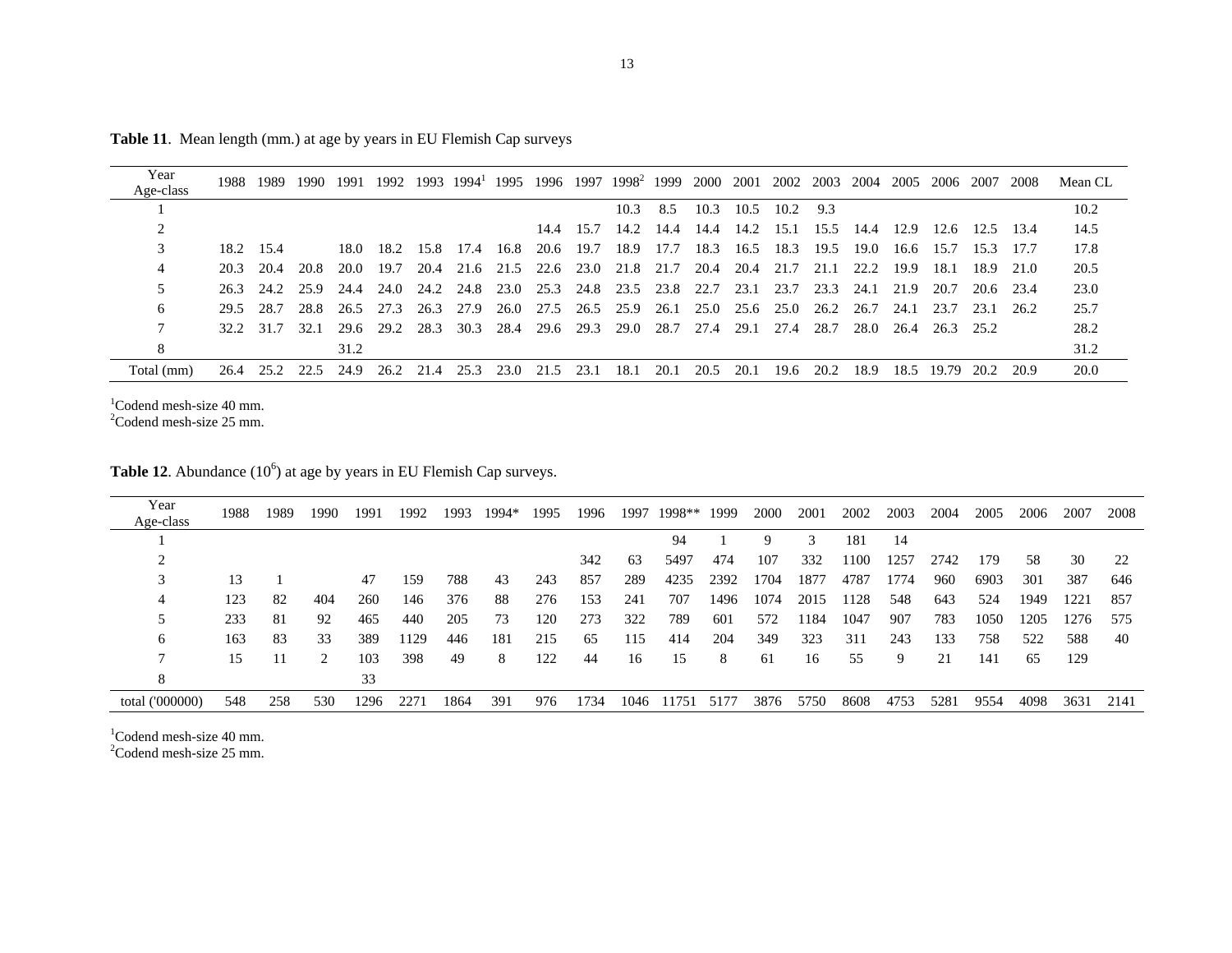| Year         |      |      |      |       |       |       |       |      |       |      |             |       |       |       |       |       |      |             |       |       |       |
|--------------|------|------|------|-------|-------|-------|-------|------|-------|------|-------------|-------|-------|-------|-------|-------|------|-------------|-------|-------|-------|
| Age-class    | 1988 | 1989 | 1990 | 1991  | 1992  | 1993  | 1994* | 1995 | 1996  |      | 1997 1998** | 1999  | 2000  | 2001  | 2002  | 2003  | 2004 | 2005        | 2006  | 2007  | 2008  |
|              |      |      |      |       |       |       |       |      |       |      | 60          | 0.5   | 6     |       | 114   | 6     |      |             |       |       |       |
|              |      |      |      |       |       |       |       |      | 609   | 139  | 9039        | 832   | 183   | 572   | 2178  | 2541  | 4660 | 187         | 57    | 38    | 33    |
|              | 44   |      |      | 166   | 610   | 2144  | 145   | 685  | 4552  | 1270 | 16203       | 7811  | 5924  | 5018  | 16710 | 7134  |      | 3730 15782  | 586   | -837  | 2094  |
| 4            | 575  | 387  | 2053 | 1214  | 705   | 2083  | 554   | 1658 | 1071  | 1705 | 4099        | 9016  | 5233  | 9992  | 6436  | 2762  | 3969 | 2109        | 5882  | 4764  | 4491  |
|              | 2377 | 626  | 888  | 3843  | 3683  | 1823  | 681   | 892  | 2703  | 2853 | 5719        | 4784  | 3838  | 8321  | 7758  | 6197  | 6206 | 5702        | 5547  | 6330  | 4084  |
| 6            | 2334 | 1053 | 436  | 4094  | 3637  | 4948  | 2374  | 2313 | 827   | 1249 | 4038        | 2138  | 3112  | 3087  | 2696  | 2339  | 1430 | 5531        | 3606  | 3971  | 390   |
|              | 285  | 183  | 28   | 1478  | 5801  | 675   | 124   | 1728 | 700   | 234  | 207         | 112   | 706   | 215   | 616   | 108   | 254  | 1365        | 621   | 1105  |       |
| 8            |      |      |      | 557   |       |       |       |      |       |      |             |       |       |       |       |       |      |             |       |       |       |
| total (ton.) | 5615 | 2252 | 3405 | 11352 | 24436 | 11673 | 3879  | 7276 | 10461 | 7449 | 39365       | 24695 | 19002 | 27206 | 36508 | 21087 |      | 20248 30675 | 16299 | 17045 | 11092 |
|              |      |      |      |       |       |       |       |      |       |      |             |       |       |       |       |       |      |             |       |       |       |

**Table 13**. Biomass estimated (tons) at age by years in EU Flemish Cap surveys.

 $1$ Codend mesh-size 40 mm.<br>  $2$ Codend mesh-size 25 mm.

 $\sim$ 

**Table 14**. Abundance at age 2 average-weighed as indicator of recruitment (R) in the survey (lofoten gear) and from juvenile bag.

| year | $R$ (age 2) juvbag | $R$ (age 2) lofoten | $R(2)$ juvbag<br>Av_weighed | $R(2)$ lofoten<br>Av_weighed |
|------|--------------------|---------------------|-----------------------------|------------------------------|
| 2001 | 1361               | 3321                | 0.17                        | 0.46                         |
| 2002 | 2125               | 11004               | 0.26                        | 1.54                         |
| 2003 | $\theta$           | 12572               | 0.00                        | 1.76                         |
| 2004 | 41818              | 27451               | 5.12                        | 3.84                         |
| 2005 | 3741               | 1792                | 0.46                        | 0.25                         |
| 2006 | 7498               | 582                 | 0.92                        | 0.08                         |
| 2007 | 3824               | 301                 | 0.47                        | 0.04                         |
| 2008 | 4977               | 221                 | 0.61                        | 0.03                         |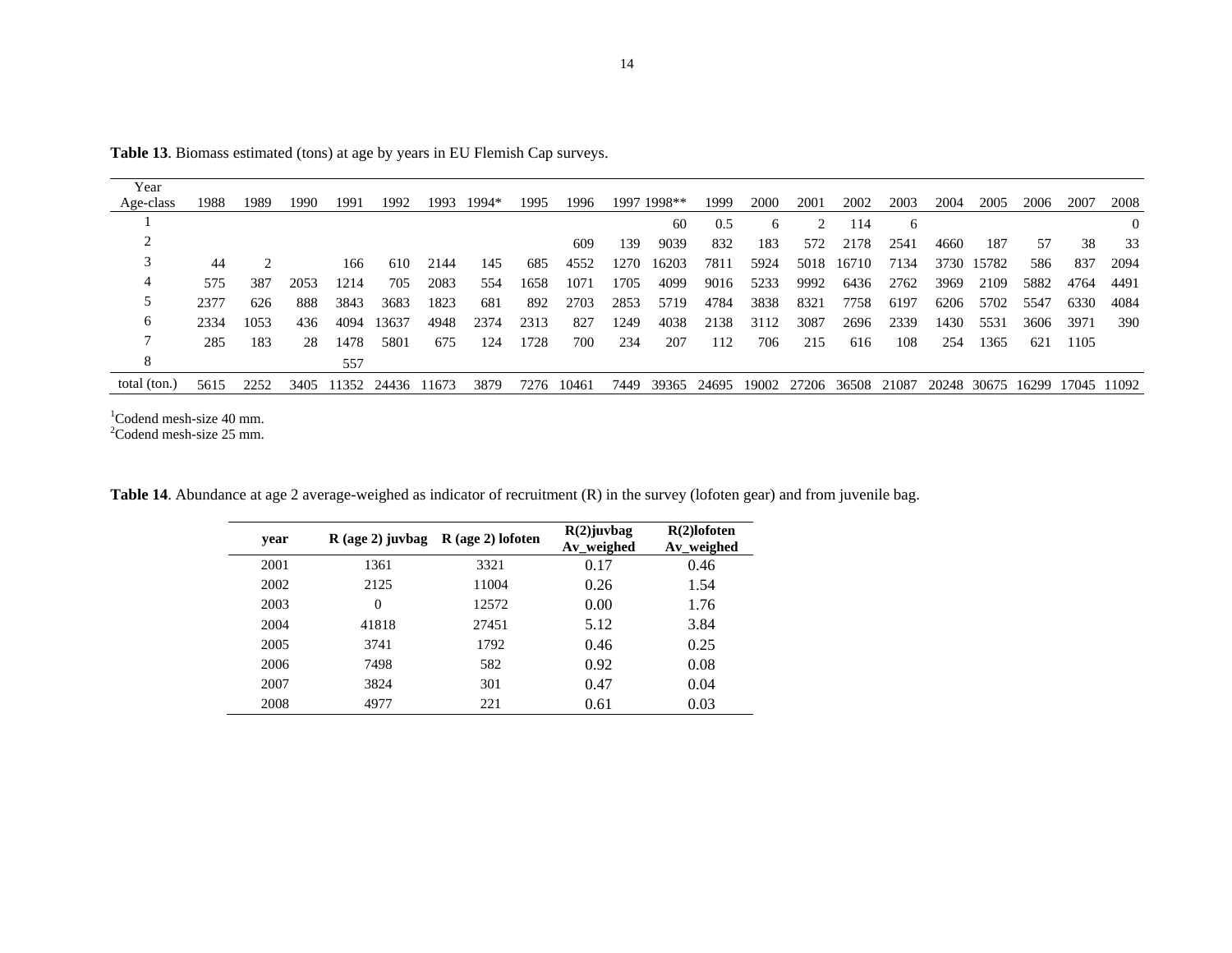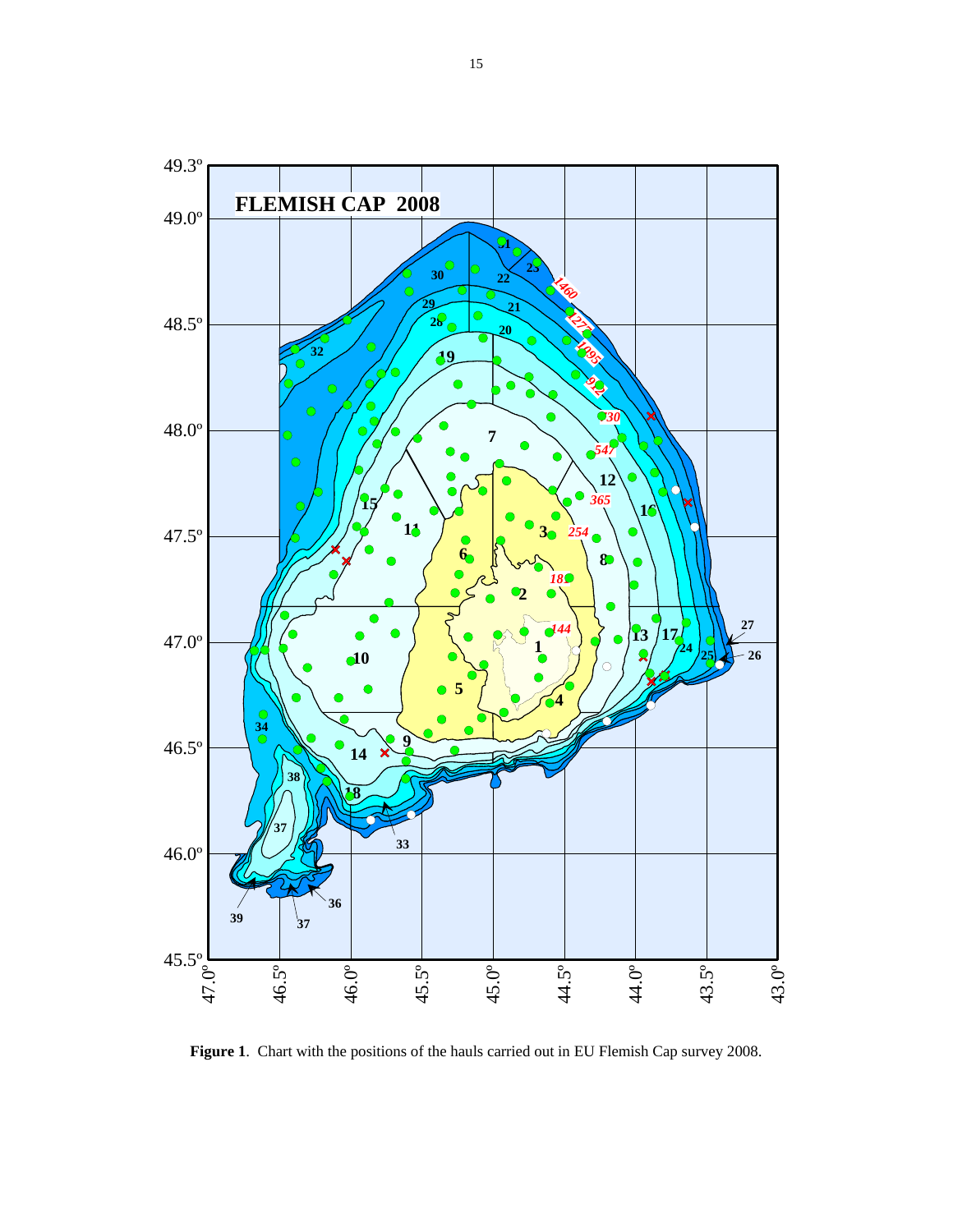

**Figure 2.** Total, female and adult biomass (shrimp bigger than 20 mm CL) from EU Flemish Cap 1988-2008 surveys.



**Figure 3**. Shrimp catches distribution (kg/tow) from EU Flemish Cap survey in summer 2008.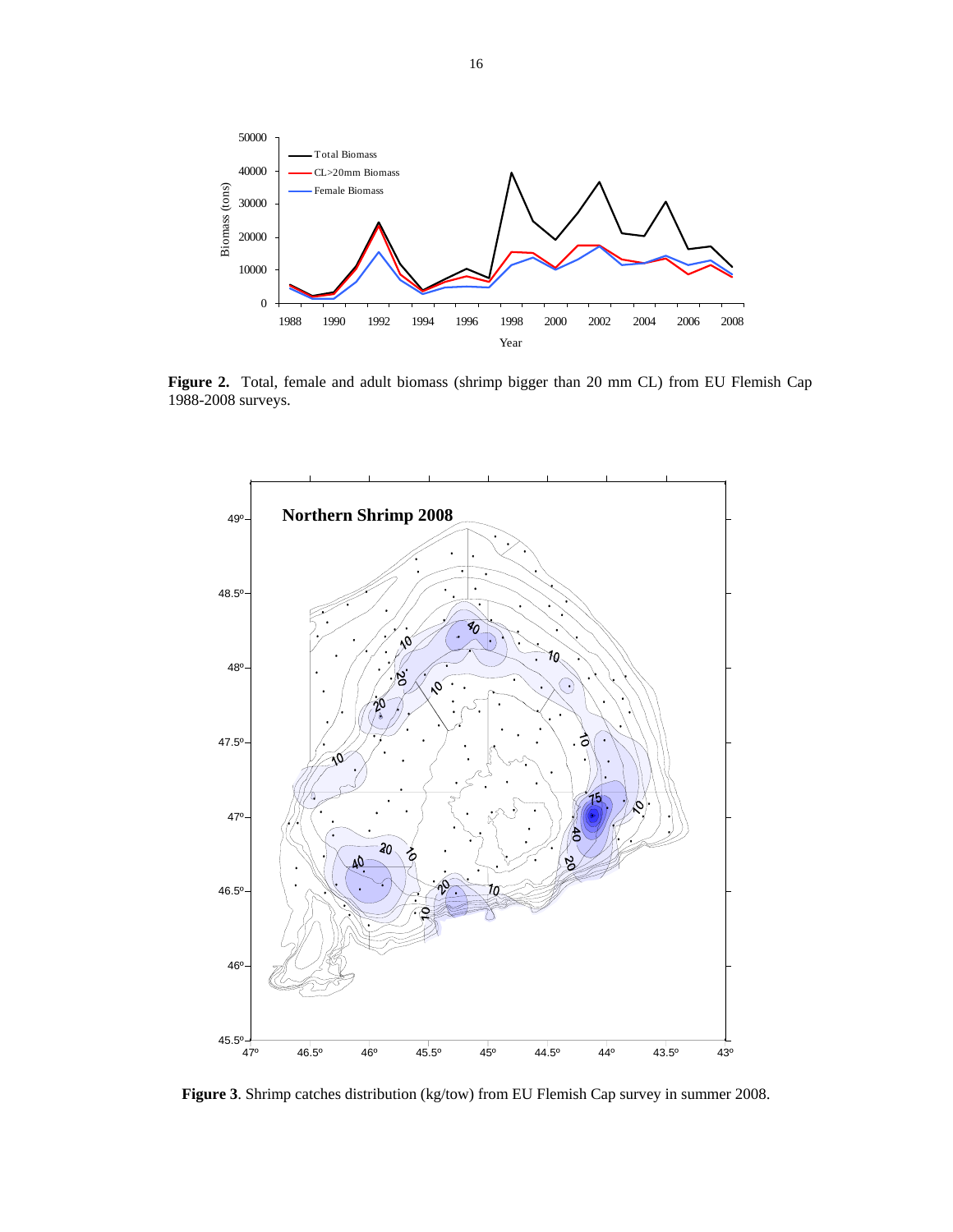

**Figure 4**. Differences between total biomass and adult biomass (>20 mm.) as percentage of Total biomass.



**Figure 5**.- Lengths (CL) at sex change (a) and maturity (b) of shrimp in the series of EU Flemish Cap surveys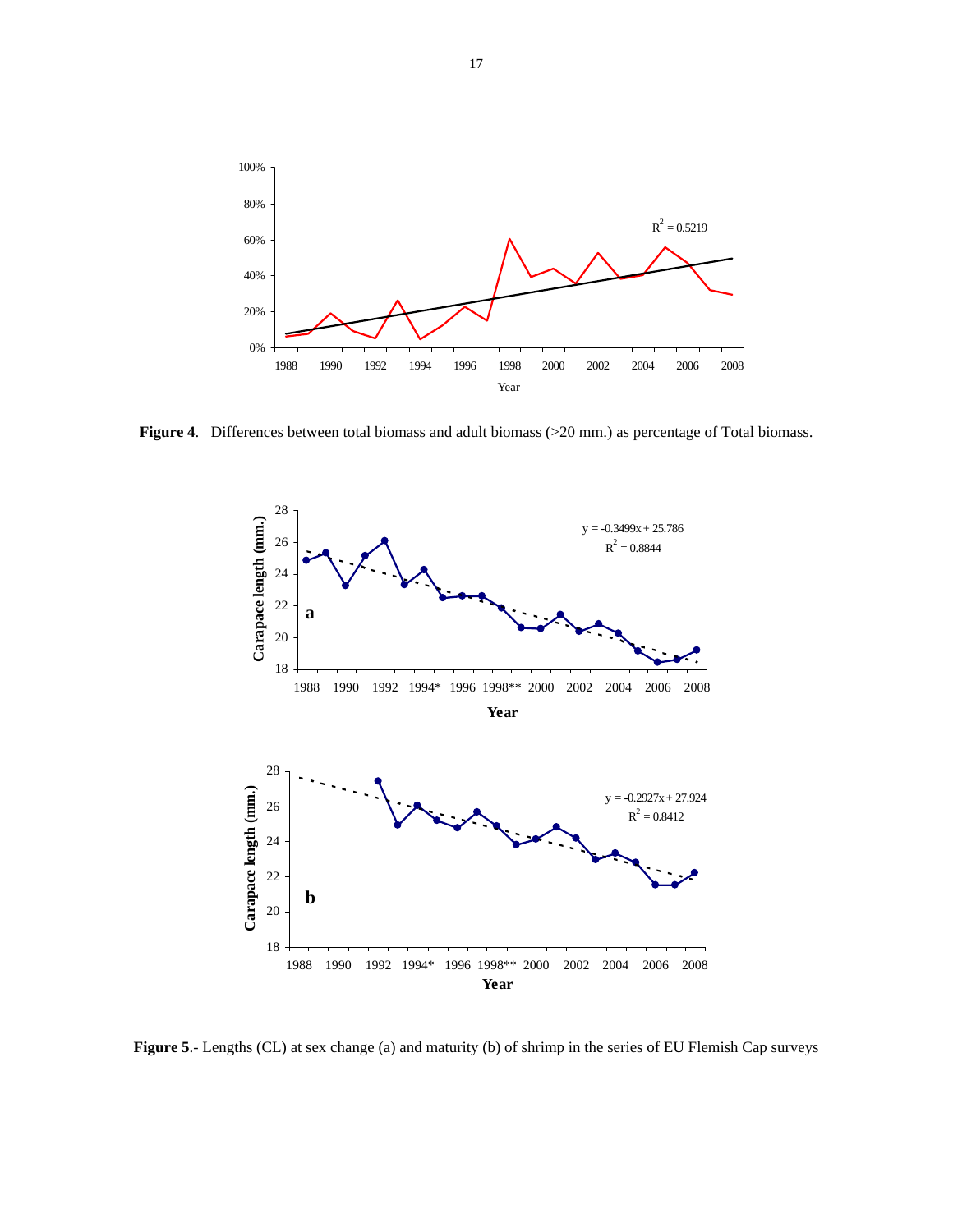

**Figure 6**. Shrimp size distribution from Flemish Cap 2000-2008 surveys.  $Y-Axis = Frequency (10<sup>6</sup>), X-Axis = Carapace Length (mm).$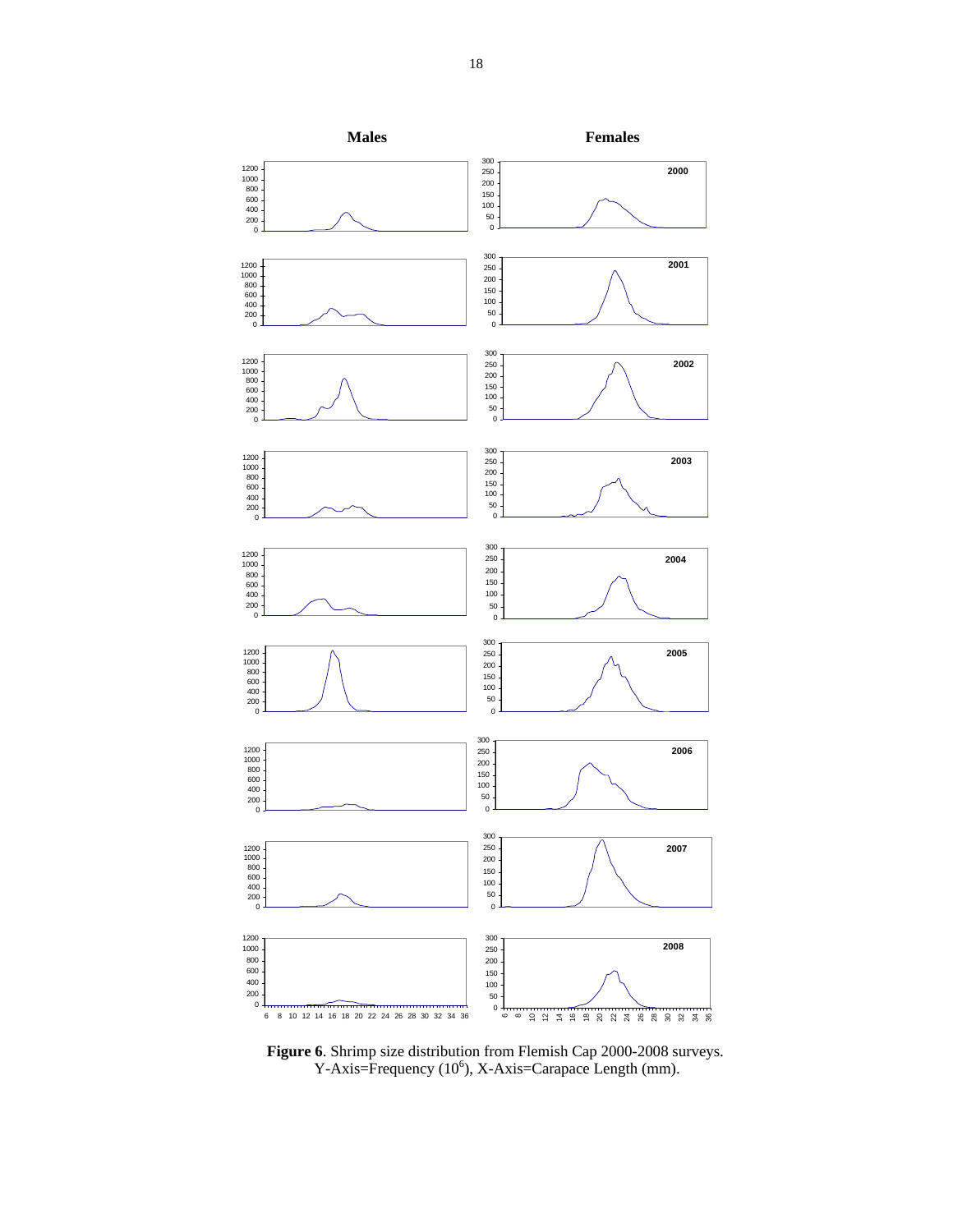



**Figure7.** Shrimp modal and age groups in 2008 EU survey on Flemish Cap from juvenile bag. (letters from Table 9) .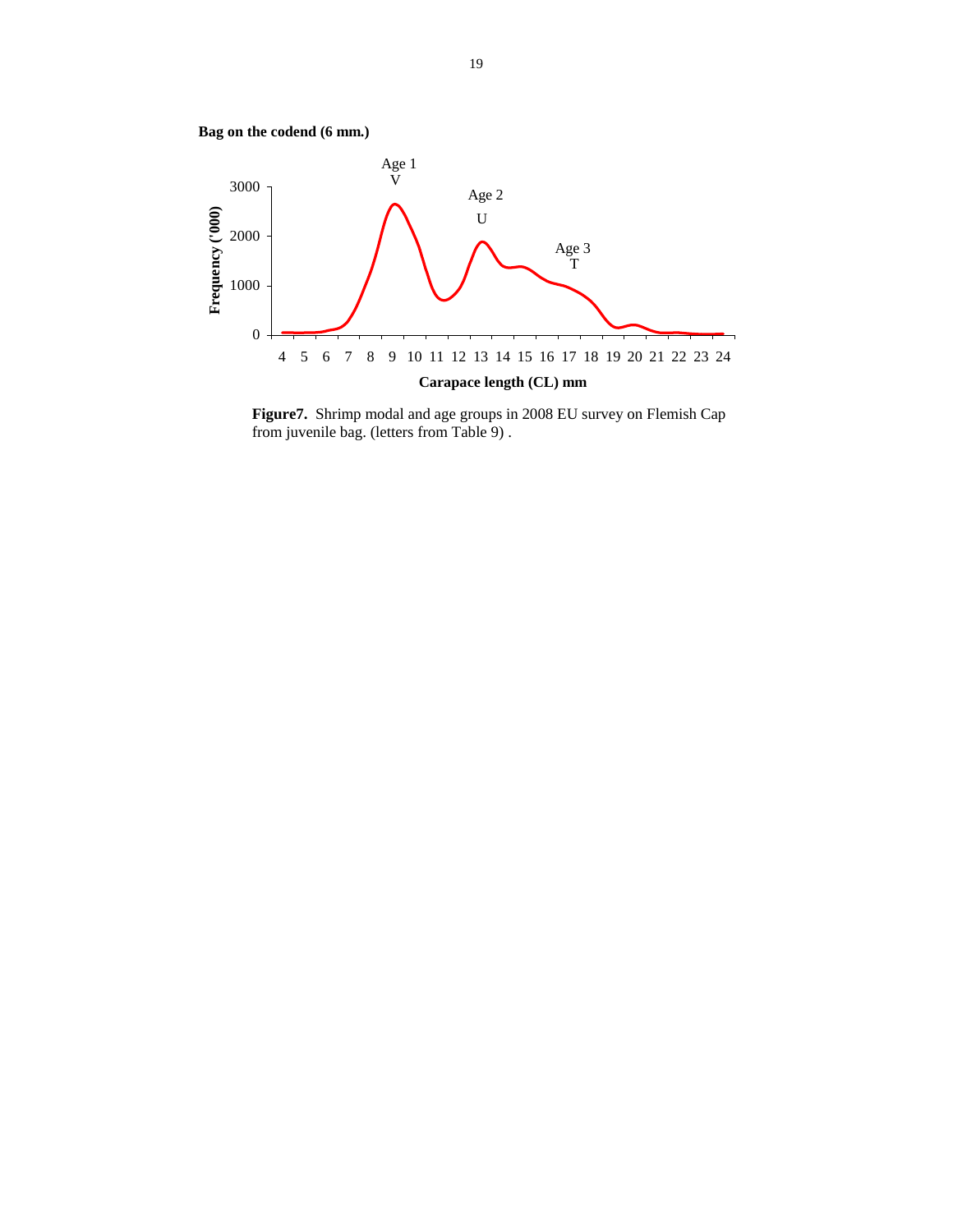

**Figure 8**. Shrimp length-weight relationships by sex and maturity stages in 2008 on EU Flemish Cap survey.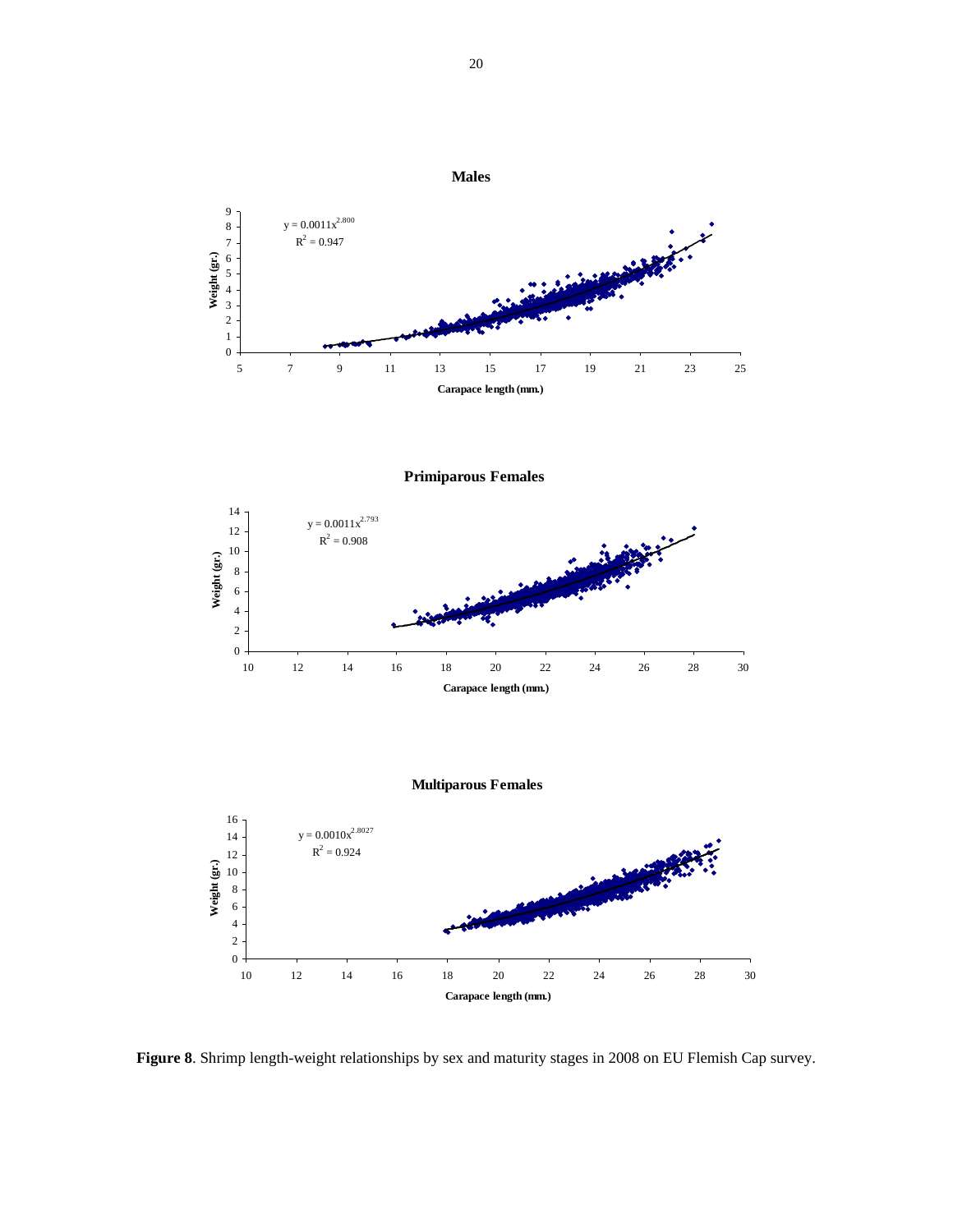

**Figure 9.** Shrimp modal and age groups in 2008 EU Flemish Cap survey (letters from table 9).



**Figure 10**. Shrimp mean lengths at age in the series of EU surveys on Flemish Cap.